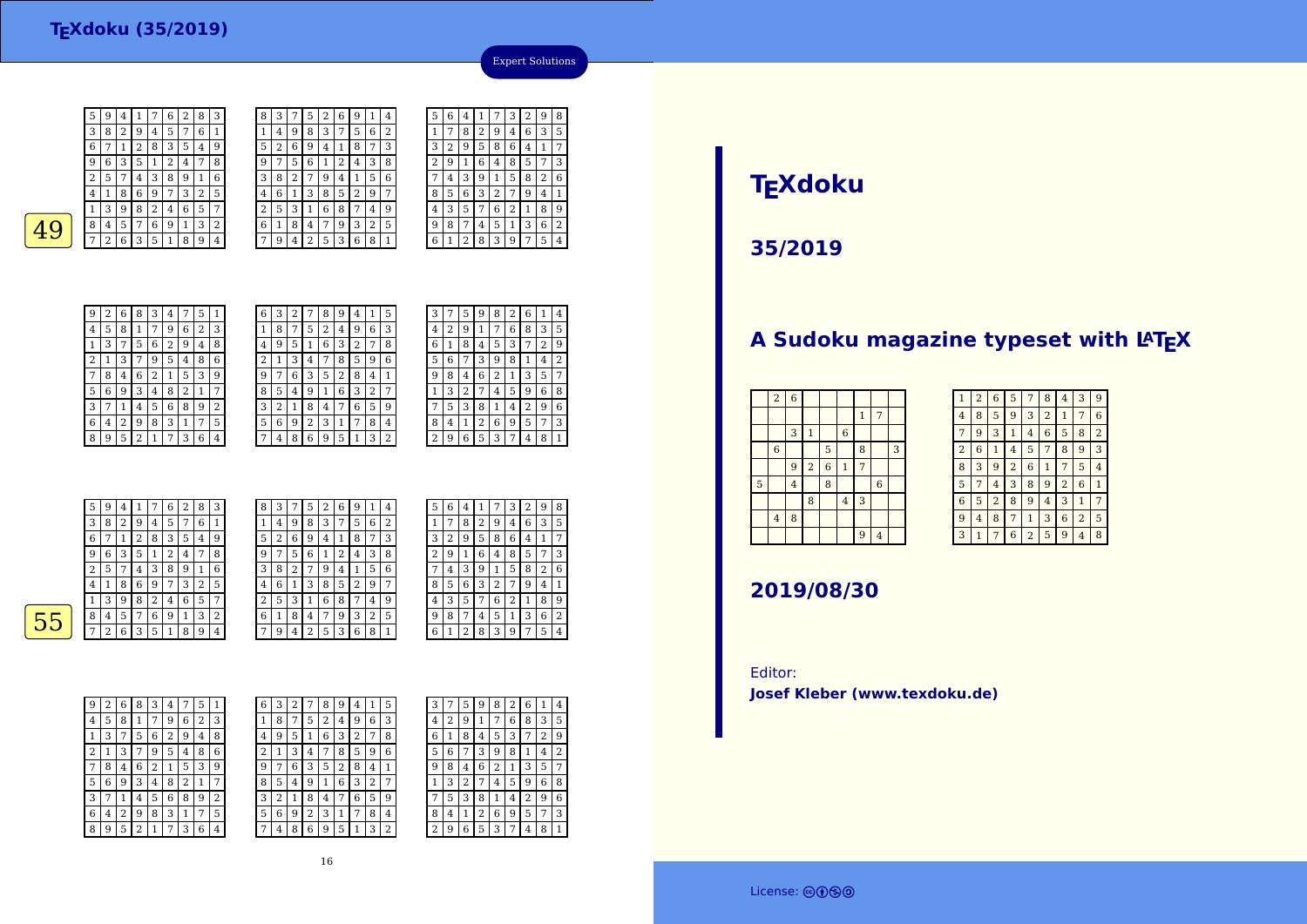### **TEXdoku (35/2019)**

Intermediate Solutions

|             |              | $\mathbf{1}$     |   |              | 7              |              |   |             |         |
|-------------|--------------|------------------|---|--------------|----------------|--------------|---|-------------|---------|
|             |              |                  | 4 |              | $\,$ 6 $\,$    |              |   |             | 3       |
|             |              |                  |   | $\mathbf{1}$ |                | 5            |   |             |         |
|             | $\mathbf{1}$ | 5                | 7 |              |                |              | 3 |             |         |
|             |              | 8                |   | 9            |                |              |   | $\,$ 6 $\,$ | $\,4\,$ |
|             |              | $\boldsymbol{6}$ |   |              |                |              |   |             |         |
|             | 5            | 7                |   |              |                |              |   |             |         |
|             |              |                  |   |              |                | 3            |   |             |         |
| $\mathbf 1$ |              |                  | 3 | 8            | $\overline{4}$ | $\mathbf{1}$ | 7 |             |         |
|             |              |                  |   |              |                |              |   |             |         |

|             |                | 3 | 5              |                |              |   |   |
|-------------|----------------|---|----------------|----------------|--------------|---|---|
|             | 8              |   |                |                |              |   |   |
|             |                |   |                |                | $\,2$        |   |   |
| 5           |                | 8 | 9              |                |              |   | 3 |
|             |                |   |                |                | 6            |   | 7 |
| $\,$ 6 $\,$ | 7              |   | $\overline{2}$ |                |              | 5 |   |
|             |                | 9 |                | 3              | $\mathbf{1}$ |   |   |
|             | $\overline{2}$ | 5 |                | 8              |              |   |   |
| $\sqrt{ }$  |                |   |                | $\overline{6}$ |              |   | 8 |

Simple

|                | 8     | $\overline{\mathbf{4}}$ | $\overline{9}$ |   |   |                         |   |                |
|----------------|-------|-------------------------|----------------|---|---|-------------------------|---|----------------|
|                |       |                         |                | 3 |   |                         |   |                |
|                |       |                         |                | 7 |   | $\overline{\mathbf{c}}$ |   |                |
|                |       | 8                       |                | 9 |   |                         |   |                |
|                |       | 6                       |                |   |   |                         | 7 |                |
| $\bf 4$        | $9\,$ | $\,2$                   |                |   |   | 3                       |   |                |
| $\overline{6}$ |       |                         |                |   | 3 | $\overline{9}$          | 5 | $\overline{4}$ |
|                |       |                         |                | 5 |   | $\overline{6}$          | 3 |                |
|                |       | 7                       | $\overline{4}$ |   |   |                         | 8 |                |

|                |              |   |              | 9 | $\sqrt{7}$ | $\,$ 6 $\,$ | 8 |                |
|----------------|--------------|---|--------------|---|------------|-------------|---|----------------|
|                | 7            |   |              | 5 |            |             |   | $\mathbf{1}$   |
|                |              |   | $\mathbf{1}$ |   |            | 9           |   | $\overline{4}$ |
|                |              | 3 |              | 8 |            |             |   |                |
| 5              |              |   |              |   |            |             |   |                |
|                |              | 8 |              |   |            |             |   |                |
| 3              | $\mathbf{1}$ |   | 9            |   |            | 5           |   |                |
| $\overline{6}$ |              | 9 |              |   | $1\,$      | 8           |   |                |
|                | 5            |   |              | 7 |            |             | 3 |                |

| $\overline{a}$ | 5     |   |              |         |             |            |                  |
|----------------|-------|---|--------------|---------|-------------|------------|------------------|
| 3              |       |   | $\mathbf{1}$ | $\,6\,$ |             |            |                  |
|                | 8     | 7 | $\bf 4$      |         | $\,$ 6 $\,$ |            |                  |
|                | $\,2$ |   | 3            |         |             |            | $\overline{5}$   |
|                |       |   |              | $\bf 4$ |             | $\sqrt{2}$ |                  |
| 6              |       |   | 7            |         |             |            |                  |
|                |       | 8 | 5            |         |             |            | $\overline{4}$   |
|                | 3     |   |              | 7       |             |            |                  |
| $\mathbf{1}$   |       | 3 |              |         |             |            | $\boldsymbol{2}$ |

|                | 8 | $5 \mid$ | $\mathbf{1}$ |   |                | $\overline{\mathbf{c}}$ |   |              |
|----------------|---|----------|--------------|---|----------------|-------------------------|---|--------------|
|                |   |          | 4            |   | $\overline{6}$ |                         |   | 9            |
|                |   | $\,6$    |              | 2 | 9              |                         |   | 7            |
| $\sqrt{2}$     |   | 9        |              |   | 7              |                         |   |              |
|                |   |          |              |   | $\overline{4}$ |                         |   | $\mathbf{1}$ |
|                | 7 |          |              |   |                |                         | 9 | $\,6$        |
|                | 9 | 8        |              |   |                |                         |   |              |
| $\mathbf{1}$   |   | $\,2$    |              |   |                |                         | 5 |              |
| $\overline{6}$ |   |          |              |   |                |                         | 1 |              |

| 5 | 9 | 8 | 6 | 4 | 7 | 2 |   | 3 |
|---|---|---|---|---|---|---|---|---|
| 2 | 6 | 3 | 1 | 8 | 9 | 7 | 5 | 4 |
|   | 4 |   | З | 2 | 5 | 9 | 8 | 6 |
| 6 | 8 | 2 | 7 | 3 | 1 | 4 | 9 | 5 |
| 3 |   | 5 | 2 | 9 | 4 | 6 | 7 | 8 |
| 4 | 7 | 9 | 5 | 6 | 8 | 3 | 2 | 1 |
| 8 | 5 | 4 | 9 | 7 | 6 | 1 | 3 | 2 |
| 9 | 3 | 6 | 8 | 1 | 2 | 5 | 4 | 7 |
|   | 2 |   | 4 | 5 | 3 | 8 | 6 | 9 |
|   |   |   |   |   |   |   |   |   |

| 6 | 9 | 8 | 4 | 2 | 5 | 3              | 7 | 1 |  |
|---|---|---|---|---|---|----------------|---|---|--|
| 1 | 7 | 3 | 9 | 6 | 8 | $\overline{2}$ | 4 | 5 |  |
| 5 | 4 | 2 | 1 | 7 | 3 | 6              | 8 | 9 |  |
|   | 1 | 4 | 2 | 5 | 6 | 9              | 3 | 8 |  |
| 2 | 3 | 6 | 7 | 8 | 9 | 1              | 5 | 4 |  |
| 8 | 5 | 9 | 3 | 1 | 4 | 7              | 2 | 6 |  |
| 3 | 6 | 1 | 5 | 4 | 2 | 8              | 9 | 7 |  |
| 4 | 2 | 7 | 8 | 9 | 1 | 5              | 6 | 3 |  |
| 9 | 8 | 5 | 6 | 3 | 7 | 4              | 1 | 2 |  |

| 3 | 4 | 2 | 1              | 8 | 9              | 7 | 5 | 6 |
|---|---|---|----------------|---|----------------|---|---|---|
| 1 | 7 | 5 | 4              | 6 | $\overline{2}$ | 3 | 9 | 8 |
| 8 | 9 | 6 | 3              | 5 | 7              | 1 | 4 | 2 |
| 2 | 3 | 4 | 9              | 1 | 8              | 6 | 7 | 5 |
| 6 | 8 | 1 | 7              | 4 | 5              | 9 | 2 | 3 |
| 7 | 5 | 9 | 6              | 2 | 3              | 4 | 8 | 1 |
| 4 | 2 | 3 | 5              | 9 | 6              | 8 | 1 | 7 |
| 5 | 1 | 7 | 8              | 3 | 4              | 2 | 6 | 9 |
| g | 6 | 8 | $\overline{2}$ | 7 | 1              | 5 | 3 | 4 |

| 5 | 2 | 8 |   | З | 4 | 9 | 1 | 6 |
|---|---|---|---|---|---|---|---|---|
|   |   | 4 | 5 | 9 | 6 | З | 2 | 8 |
| 9 | 3 | 6 | 8 | 1 | 2 | 4 | 5 | 7 |
| 8 | 9 | 2 | 6 | 5 | 1 |   | 3 | 4 |
| 6 | 4 | 1 | 3 | 2 | 7 | 5 | 8 | 9 |
|   | 5 | 3 | 4 | 8 | 9 | 2 | 6 | 1 |
| 3 | 1 | 5 | 9 | 4 | 8 | 6 | 7 | 2 |
| 2 | 6 | 9 | 1 | 7 | 3 | 8 | 4 | 5 |
| 4 | 8 |   | 2 | 6 | 5 | 1 | 9 | 3 |

| 2 |   | 4 | 8 | З | 1              | 5 | 6 | g            |
|---|---|---|---|---|----------------|---|---|--------------|
| 1 | 5 | 9 | 6 | 7 | 4              | 8 | 3 | 2            |
| 3 | 6 | 8 | 5 | 9 | $\overline{c}$ | 1 | 4 | 7            |
| 6 | 9 |   | 1 | 8 | 3              | 4 | 2 | 5            |
| 5 | 4 | 3 |   | 2 | 6              | 9 | 1 | 8            |
| 8 | 1 | 2 | 9 | 4 | 5              | 3 | 7 | 6            |
| 4 | 8 | 6 | 2 | 1 | 9              | 7 | 5 | 3            |
| 9 | 2 | 1 | 3 | 5 | 7              | 6 | 8 | 4            |
| 7 | 3 | 5 | 4 | 6 | 8              | 2 | 9 | $\mathbf{1}$ |
|   |   |   |   |   |                |   |   |              |

| 8 | 5 | 6 | 2 |   | 3 | 4 | 9              | ı              |
|---|---|---|---|---|---|---|----------------|----------------|
| 3 | 9 | 4 | 6 | 1 | 8 | 7 | 5              | $\overline{2}$ |
|   | 1 | 2 | 5 | 9 | 4 | 6 | 3              | 8              |
| 2 |   | 9 | 3 | 5 | 1 | 8 | 4              | 6              |
| 6 | 4 | 5 | 8 | 2 | 7 | З | 1              | 9              |
| 1 | 3 | 8 | 9 | 4 | 6 | 5 | $\overline{2}$ | 7              |
| 4 | 6 |   | 1 | 3 | 2 | 9 | 8              | 5              |
| 5 | 2 | 3 | 7 | 8 | 9 | 1 | 6              | 4              |
|   | 8 | 1 | 4 | 6 | 5 | 2 |                | 3              |

|   | 5 | 9 | 8 | 6 | 4 |   | 2 |   | 3 |  |
|---|---|---|---|---|---|---|---|---|---|--|
|   | 2 | 6 | 3 | 1 | 8 | 9 | 7 | 5 | 4 |  |
|   |   | 4 | 7 | 3 | 2 | 5 | 9 | 8 | 6 |  |
|   | 6 | 8 | 2 | 7 | 3 | 1 | 4 | 9 | 5 |  |
|   | 3 | 1 | 5 | 2 | 9 | 4 | 6 | 7 | 8 |  |
|   | 4 |   | 9 | 5 | 6 | 8 | 3 | 2 | 1 |  |
|   | 8 | 5 | 4 | 9 | 7 | 6 | 1 | 3 | 2 |  |
| 4 | 9 | 3 | 6 | 8 | 1 | 2 | 5 | 4 | 7 |  |
|   |   | 2 |   | 4 | 5 | 3 | 8 | 6 | 9 |  |

| 6 | 9 | 8 | 4              | 2 |   |   |   | 1           |  |
|---|---|---|----------------|---|---|---|---|-------------|--|
| 1 | 7 | 3 | 9              | 6 | 8 | 2 | 4 | 5           |  |
| 5 | 4 | 2 | 1              | 7 | 3 | 6 | 8 | 9           |  |
|   | 1 | 4 | $\overline{2}$ | 5 | 6 | 9 | 3 | 8           |  |
| 2 | 3 | 6 | 7              | 8 | 9 | 1 | 5 | 4           |  |
| 8 | 5 | 9 | 3              | 1 | 4 | 7 | 2 | 6           |  |
| 3 | 6 | 1 | 5              | 4 | 2 | 8 | 9 | 7           |  |
| 4 | 2 | 7 | 8              | 9 | 1 | 5 | 6 | 3           |  |
| 9 | 8 | 5 | 6              | 3 | 7 | 4 | 1 | 2           |  |
|   |   |   |                |   |   |   |   | 3<br>5<br>7 |  |

| З            | 4 | $\overline{2}$ | 1              | 8              | 9              |   | 5              | 6 |
|--------------|---|----------------|----------------|----------------|----------------|---|----------------|---|
| 1            | 7 | 5              | 4              | 6              | $\overline{2}$ | 3 | 9              | 8 |
| 8            | 9 | 6              | 3              | 5              | 7              | 1 | 4              | 2 |
| 2            | 3 | 4              | 9              | 1              | 8              | 6 | 7              | 5 |
| 6            | 8 | 1              | 7              | 4              | 5              | 9 | $\overline{2}$ | 3 |
| 7            | 5 | 9              | 6              | $\overline{2}$ | 3              | 4 | 8              | 1 |
| 4            | 2 | 3              | 5              | 9              | 6              | 8 | $\mathbf{1}$   | 7 |
| 5            | 1 | 7              | 8              | 3              | 4              | 2 | 6              | 9 |
| $\mathbf{Q}$ | 6 | 8              | $\overline{2}$ | 7              | 1              | 5 | 3              | 4 |

| 5 | 2 | 8 |                | 3 | 4 | 9              | 1 | 6 |
|---|---|---|----------------|---|---|----------------|---|---|
|   | 7 | 4 | 5              | 9 | 6 | 3              | 2 | 8 |
| 9 | 3 | 6 | 8              | 1 | 2 | 4              | 5 | 7 |
| 8 | 9 | 2 | 6              | 5 | 1 |                | 3 | 4 |
| 6 | 4 | 1 | 3              | 2 | 7 | 5              | 8 | 9 |
|   | 5 | 3 | 4              | 8 | 9 | $\overline{c}$ | 6 | 1 |
| 3 | 1 | 5 | 9              | 4 | 8 | 6              | 7 | 2 |
| 2 | 6 | 9 | 1              | 7 | 3 | 8              | 4 | 5 |
| 4 | 8 |   | $\overline{2}$ | 6 | 5 |                | 9 | 3 |

| 2 |                | 4 | 8              | 3              | 1              | 5              | 6              | 9 |
|---|----------------|---|----------------|----------------|----------------|----------------|----------------|---|
| 1 | 5              | 9 | 6              | 7              | 4              | 8              | 3              | 2 |
| 3 | 6              | 8 | 5              | 9              | $\overline{2}$ | 1              | 4              | 7 |
| 6 | 9              | 7 | 1              | 8              | 3              | 4              | $\overline{2}$ | 5 |
| 5 | 4              | 3 | 7              | $\overline{2}$ | 6              | 9              | 1              | 8 |
| 8 | 1              | 2 | 9              | 4              | 5              | 3              | 7              | 6 |
| 4 | 8              | 6 | $\overline{2}$ | 1              | 9              | 7              | 5              | 3 |
| 9 | $\overline{2}$ | 1 | 3              | 5              | 7              | 6              | 8              | 4 |
|   | 3              | 5 | 4              | 6              | 8              | $\overline{2}$ | 9              | 1 |

| 8              | 5 | 6 | $\overline{2}$ | 7 | 3 | $\overline{4}$ | 9 | 1 |
|----------------|---|---|----------------|---|---|----------------|---|---|
| 3              | 9 | 4 | 6              | 1 | 8 | 7              | 5 | 2 |
|                | 1 | 2 | 5              | 9 | 4 | 6              | 3 | 8 |
| $\overline{2}$ | 7 | 9 | 3              | 5 | 1 | 8              | 4 | 6 |
| 6              | 4 | 5 | 8              | 2 | 7 | 3              | 1 | 9 |
| 1              | 3 | 8 | 9              | 4 | 6 | 5              | 2 | 7 |
| 4              | 6 | 7 | 1              | 3 | 2 | 9              | 8 | 5 |
| 5              | 2 | 3 | 7              | 8 | 9 | 1              | 6 | 4 |
| 9              | 8 | 1 | 4              | 6 | 5 | $\overline{2}$ | 7 | 3 |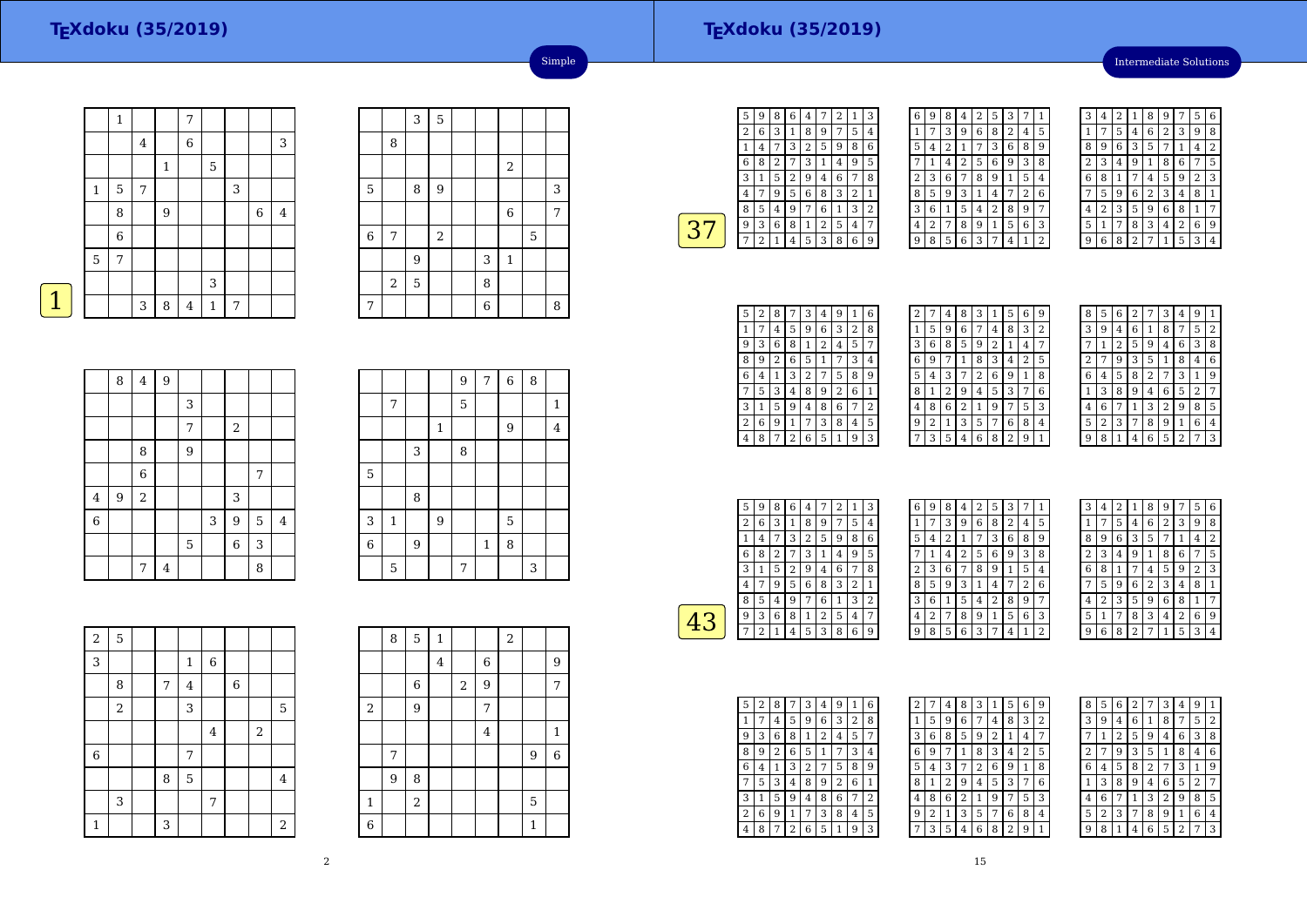| 3 |   | 9 |   | 2 | 5 | 8 | 4 | 6 | 9 | 4 | 1 |
|---|---|---|---|---|---|---|---|---|---|---|---|
| 6 | 8 | 5 | 3 | 4 | 1 | 2 | 9 | 7 | 6 | 8 |   |
| 2 |   | 4 | 8 | 6 | 9 |   | 3 | 5 | 2 | 3 | 5 |
|   | 5 | 8 | 9 | 7 | 2 | 4 | 6 | 3 |   | 9 | 8 |
| 4 | 3 | 7 | 5 | 8 | 6 | 9 | 1 | 2 | 5 | 6 | 2 |
| 9 | 6 | 2 | 1 | 3 | 4 | 5 | 7 | 8 | 4 | 1 | 3 |
| 5 | 4 | 6 | 2 | 1 | 3 |   | 8 | 9 | 8 | 5 | 4 |
| 8 | 2 | 3 | 4 | 9 | 7 | 6 | 5 | 1 | 3 | 7 | 9 |
| 7 | 9 |   | 6 | 5 | 8 | 3 | 2 | 4 |   | 2 | 6 |
|   |   |   |   |   |   |   |   |   |   |   |   |

| 9 | 4 |                | З | 8 |        |   | 5 | 6              | 6 |   |   | 4 | 9 | 5 |   | 8 | 3 |
|---|---|----------------|---|---|--------|---|---|----------------|---|---|---|---|---|---|---|---|---|
| 6 | 8 | 7              | 9 | 2 | 5      | 3 | 4 |                | 5 | 4 | 8 | 3 | 2 | 7 | 1 | 9 | 6 |
| 2 | 3 | 5              | 4 | 1 | 6      | 9 | 8 | 7              | 9 | 3 | 2 | 1 | 6 | 8 | 5 | 4 | 7 |
| 7 | 9 | 8              | 5 | 3 |        | 4 | 6 | $\overline{2}$ | 3 | 6 | 5 | 9 | 8 | 4 |   |   | 2 |
| 5 | 6 | $\overline{2}$ | 8 | 4 | 9      |   | 1 | 3              | 1 | 2 | 4 | 7 | 3 | 6 | 9 | 5 | 8 |
| 4 | 1 | 3              | 6 | 7 | ∍<br>4 | 5 | 9 | 8              | 7 | 8 | 9 | 2 | 5 | 1 | 6 | 3 | 4 |
| 8 | 5 | 4              | 2 | 6 | 3      |   |   | 9              | 2 | 9 | 6 | 8 | 1 | 3 | 4 |   | 5 |
| 3 | 7 | 9              |   | 5 | 8      | 6 | 2 | 4              | 8 | 5 | 7 | 6 | 4 | 9 | 3 | 2 |   |
| 1 | 2 | 6              | ⇁ | 9 | 4      | 8 | 3 | 5              | 4 | 1 | 3 | 5 | ⇁ | 2 | 8 | 6 | 9 |
|   |   |                |   |   |        |   |   |                |   |   |   |   |   |   |   |   |   |



| 8 | $\overline{2}$ | 3 | 6 | 9 | 4              | 7 | 1 | 5              |  |
|---|----------------|---|---|---|----------------|---|---|----------------|--|
| 4 | 7              | 1 | 3 | 2 | 5              | 9 | 8 | 6              |  |
| 5 | 6              | 9 |   | 8 | 1              | 4 | 3 | $\overline{2}$ |  |
| 3 | 1              | 6 | 9 | 4 |                | 2 | 5 | 8              |  |
|   | 5              | 4 | 2 | 6 | 8              | 3 | 9 | 1              |  |
| 2 | 9              | 8 | 1 | 5 | 3              | 6 | 4 | 7              |  |
| 1 | 3              | 2 | 8 | 7 | 9              | 5 | 6 | 4              |  |
| 9 | 4              | 7 | 5 | 1 | 6              | 8 | 2 | 3              |  |
| 6 | 8              | 5 | 4 | 3 | $\overline{2}$ | 1 | 7 | 9              |  |

 $93$ 

4 8

 $\overline{7}$ 

 $|1|$ 

| 8              | 4 | 6 |   | 1 | 2 | 9              | З | 5              |  |
|----------------|---|---|---|---|---|----------------|---|----------------|--|
|                | 5 |   | 3 | 9 | 6 | $\overline{2}$ | 8 | 4              |  |
| $\overline{2}$ | 3 | 9 | 8 | 4 | 5 | 1              | 6 | 7              |  |
| 4              | 8 | 2 | 6 | 5 |   |                | 9 | 3              |  |
| 5              | 6 | 1 | 9 | 3 | 7 | 8              | 4 | $\overline{2}$ |  |
| 9              |   | 3 | 4 | 2 | 8 | 5              | 1 | 6              |  |
| 3              | 2 | 5 | 1 | 8 | 4 | 6              |   | 9              |  |
|                | 1 | 4 | 2 | 6 | 9 | 3              | 5 | 8              |  |
| 6              | 9 | 8 | 5 | 7 | 3 | 4              | 2 | 1              |  |

|   |   |   | 1 |   |   |        |   | 3              |
|---|---|---|---|---|---|--------|---|----------------|
| 5 |   | 9 | 4 | 6 | 3 | 2      | 1 | 8              |
|   | 3 | 2 | 7 | 8 | 9 | 4      | 6 | 5              |
|   | 2 | 1 | 9 | 5 | 8 | 6      | 3 | 4              |
| 4 | 5 | 3 | 6 | 7 | 1 | 9      | 8 | $\overline{2}$ |
| 6 | 9 | 8 | 3 | 4 | 2 | 5      |   | 1              |
| 9 | 8 | 6 | 2 | 1 | 4 | 3      | 5 | 7              |
| 2 | 1 | 7 | 5 | 3 | 6 | 8      | 4 | 9              |
| 3 | 4 | 5 | 8 | 9 | 7 | 1      | 2 | 6              |
|   | 8 | 6 | 4 |   |   | 2<br>5 |   | 9              |

Intermediate Solutions

|   | 5              | 9 | 8 | 6 | 4 | 7 | 2 |   | 3 | 6 | 9 | 8 | 4 | 2 | 5 | 3 <sup>1</sup> | 7 |   | 3 | 4 | 2              |   | 8 | 9              | 7             | 5 6            |                |
|---|----------------|---|---|---|---|---|---|---|---|---|---|---|---|---|---|----------------|---|---|---|---|----------------|---|---|----------------|---------------|----------------|----------------|
|   | 2              | 6 | 3 |   | 8 | 9 | 7 | 5 | 4 |   | 7 | 3 | 9 | 6 | 8 | 2.             | 4 | 5 |   |   | 5              | 4 | 6 | 2              | 3             | 9              | 8              |
|   |                | 4 | 7 | 3 | ∍ | 5 | 9 | 8 | 6 | 5 | 4 | 2 |   | 7 | 3 | 6              | 8 | 9 | 8 | 9 | 6              | 3 | 5 | 7              |               | 4              | $\overline{2}$ |
|   | 6              | 8 | 2 | 7 | 3 |   | 4 | 9 | 5 |   |   | 4 | 2 | 5 | 6 | 9.             | 3 | 8 | ∍ | 3 | $\overline{4}$ | 9 |   | 8              | 6             | 7              | 5              |
|   | 3              | 1 | 5 | 2 | 9 | 4 | 6 | 7 | 8 |   | 3 | 6 | 7 | 8 | 9 |                | 5 | 4 | 6 | 8 |                | 7 | 4 | 5              | 9             | 2 3            |                |
|   | 4              | 7 | 9 | 5 | 6 | 8 | 3 | 2 |   | 8 | 5 | 9 | 3 |   | 4 |                | 2 | 6 | ⇁ | 5 | 9.             | 6 | 2 | 3              | 4             | 8              | $\perp$        |
|   | 8              | 5 | 4 | 9 | ⇁ | 6 |   | 3 | 2 |   | 6 |   | 5 | 4 | 2 | 8              | 9 | 7 |   | 2 | 3              | 5 | 9 | 6              | 8             |                | . 7            |
| ว | 9              | 3 | 6 | 8 |   | 2 | 5 | 4 | 7 | 4 | 2 | 7 | 8 | 9 |   | 5              | 6 | 3 | 5 |   | 7              | 8 | 3 | $\overline{4}$ | $\mathcal{L}$ | 6 <sup>1</sup> | <u>9</u>       |
|   | $\overline{ }$ | 2 | 1 | 4 | 5 | 3 | 8 | 6 | 9 | 9 | 8 | 5 | 6 | 3 | 7 | 4              |   | 2 | 9 | 6 | 8              | 2 | 7 | 1              | 5             | 3 4            |                |
|   |                |   |   |   |   |   |   |   |   |   |   |   |   |   |   |                |   |   |   |   |                |   |   |                |               |                |                |

| 5 | 2 | 8 |        | З | 4 | 9 |                | 6 |   |   | 4 | 8 | 3 |   | 5 | 6 | 9 |
|---|---|---|--------|---|---|---|----------------|---|---|---|---|---|---|---|---|---|---|
| 1 | 7 | 4 | 5      | 9 | 6 | 3 | $\overline{2}$ | 8 | 1 | 5 | 9 | 6 | 7 | 4 | 8 | 3 | 2 |
| 9 | 3 | 6 | 8      |   | 2 | 4 | 5              | 7 | 3 | 6 | 8 | 5 | 9 | 2 | 1 | 4 | 7 |
| 8 | 9 | 2 | 6      | 5 | 1 | 7 | 3              | 4 | 6 | 9 | ¬ |   | 8 | 3 | 4 | 2 | 5 |
| 6 | 4 |   | 3      | 2 | 7 | 5 | 8              | 9 | 5 | 4 | 3 | 7 | 2 | 6 | 9 | 1 | 8 |
| 7 | 5 | 3 | 4      | 8 | 9 | 2 | 6              | 1 | 8 | 1 | 2 | 9 | 4 | 5 | 3 | 7 | 6 |
| 3 | 1 | 5 | 9      | 4 | 8 | 6 | 7              | 2 | 4 | 8 | 6 | 2 | 1 | 9 | 7 | 5 | 3 |
| 2 | 6 | 9 | 1      | 7 | 3 | 8 | 4              | 5 | 9 | 2 | 1 | 3 | 5 | 7 | 6 | 8 | 4 |
|   | 8 | 7 | ົ<br>4 | 6 | 5 | 1 | 9              | 3 | 7 | 3 | 5 | 4 | 6 | 8 | 2 | 9 |   |

| 8 | 5 | 6 | 2 | 7 | 3 | 4 | 9 | 1 |
|---|---|---|---|---|---|---|---|---|
| 3 | 9 | 4 | 6 | 1 | 8 | 7 | 5 | 2 |
|   | 1 | 2 | 5 | 9 | 4 | 6 | 3 | 8 |
| 2 | 7 | 9 | 3 | 5 | 1 | 8 | 4 | 6 |
| 6 | 4 | 5 | 8 | 2 | 7 | 3 | 1 | 9 |
| 1 | 3 | 8 | 9 | 4 | 6 | 5 | 2 | 7 |
| 4 | 6 | 7 | 1 | 3 | 2 | 9 | 8 | 5 |
| 5 | 2 | 3 | 7 | 8 | 9 | 1 | 6 | 4 |
| 9 | 8 | 1 | 4 | 6 | 5 | 2 | 7 | 3 |
|   |   |   |   |   |   |   |   |   |

|   | $\sqrt{2}$ |       | 6           |   |   |                |              | 8              | 7 |
|---|------------|-------|-------------|---|---|----------------|--------------|----------------|---|
|   |            | 8     |             |   |   |                |              | 5              |   |
|   |            |       | 7           |   |   |                | $\mathbf{1}$ |                |   |
|   |            | $\,2$ |             |   |   |                |              |                |   |
|   | 7          |       |             |   |   |                |              |                | 3 |
|   |            |       | $\mathbf 1$ |   |   | $\overline{2}$ |              | 9              |   |
|   |            |       | 3           |   |   | 5              | 7            |                |   |
|   |            |       |             | 8 | 9 |                |              | $\mathbf{1}$   | 6 |
| 7 |            | 6     | 9           |   | 7 |                |              | $\overline{a}$ | 5 |
|   |            |       |             |   |   |                |              |                |   |

|       | 5 |             |            | $\mathbf{1}$ |         | 3              |   |   |
|-------|---|-------------|------------|--------------|---------|----------------|---|---|
| 3     | 7 |             |            |              |         | $\overline{4}$ |   |   |
| $\,2$ |   | 1           |            |              |         |                | 7 |   |
|       |   | 2           |            |              | 3       |                | 5 | 7 |
|       |   | 8           | 7          |              |         |                |   | 3 |
|       |   | $\mathbf 5$ | $\bf 4$    |              | $\,6\,$ |                |   |   |
|       |   |             |            | 7            |         |                |   |   |
|       |   |             |            |              |         |                |   | 8 |
| 4     |   |             | $\sqrt{2}$ | 8            |         |                |   |   |

|                |              | $\, 8$ | $\,2$       |                |                |                |         |
|----------------|--------------|--------|-------------|----------------|----------------|----------------|---------|
| $\bf{4}$       |              | 6      |             |                | 7              | $\,1\,$        |         |
|                |              |        |             |                |                |                |         |
| $\overline{7}$ |              |        | $\,$ 6 $\,$ | $\overline{a}$ | 5              |                | $\,1\,$ |
| $\overline{6}$ |              |        |             |                | $\overline{4}$ | 3              |         |
|                |              |        | $\bf 4$     | 3              |                |                | $\,2$   |
|                |              |        |             |                |                | 8              |         |
| 8              |              |        |             |                | $\mathbf 1$    | $\overline{6}$ |         |
|                | $\mathbf{1}$ | 5      | 7           |                | $\overline{a}$ |                | 3       |

 $\frac{5}{8}$   $\frac{8}{4}$ 

 <sup>9</sup> <sup>6</sup> <sup>5</sup> <sup>7</sup>7

9

8 6 1

<sup>1</sup>

6

8

5

3

 $\vert 4 \vert 1$ 

 $1 \mid 4$ 

<sup>3</sup>

 $\frac{4}{3}$  5

 $\frac{1}{3}$  3

<sup>3</sup> <sup>5</sup> <sup>1</sup>

Simple

9

|            |             |                | 4              |   |   |                |             |                |
|------------|-------------|----------------|----------------|---|---|----------------|-------------|----------------|
| $\bf 4$    | 9           |                | $\sqrt{2}$     | 8 |   | 1              |             | $\,$ 6 $\,$    |
|            | $\mathbf 1$ |                | $\overline{6}$ |   | 9 | 7              |             |                |
|            |             |                |                |   |   |                |             | 7              |
|            |             |                |                |   |   | 9              | $\mathbf 5$ |                |
| $\sqrt{2}$ |             | $\overline{5}$ |                |   |   |                |             | 8              |
|            | $\,$ 6 $\,$ |                | 8              |   |   |                |             |                |
| 5          |             |                |                |   |   |                | 8           | $\overline{4}$ |
|            |             | 9              |                |   |   | $\overline{6}$ |             | $\overline{2}$ |

|                         |              |            |   |                |   | $\overline{6}$ |                | $\overline{7}$ |
|-------------------------|--------------|------------|---|----------------|---|----------------|----------------|----------------|
|                         |              | 5          |   |                |   | $\bf 4$        |                |                |
| 7                       |              |            |   | 3              |   | 9              | 5              |                |
| $\overline{\mathbf{c}}$ |              | $\bf 4$    |   |                |   |                |                |                |
| 5                       | 7            |            |   |                |   | $\overline{a}$ |                |                |
|                         | $\mathbf{1}$ |            |   |                |   |                |                | $\overline{4}$ |
|                         | $\bf 4$      | $\sqrt{2}$ | 7 | $\mathbf 1$    |   | 5              | $\overline{9}$ |                |
| 6                       |              |            |   | $\overline{4}$ | 3 |                | $\mathbf{1}$   |                |
|                         |              |            |   |                |   |                |                | $\overline{a}$ |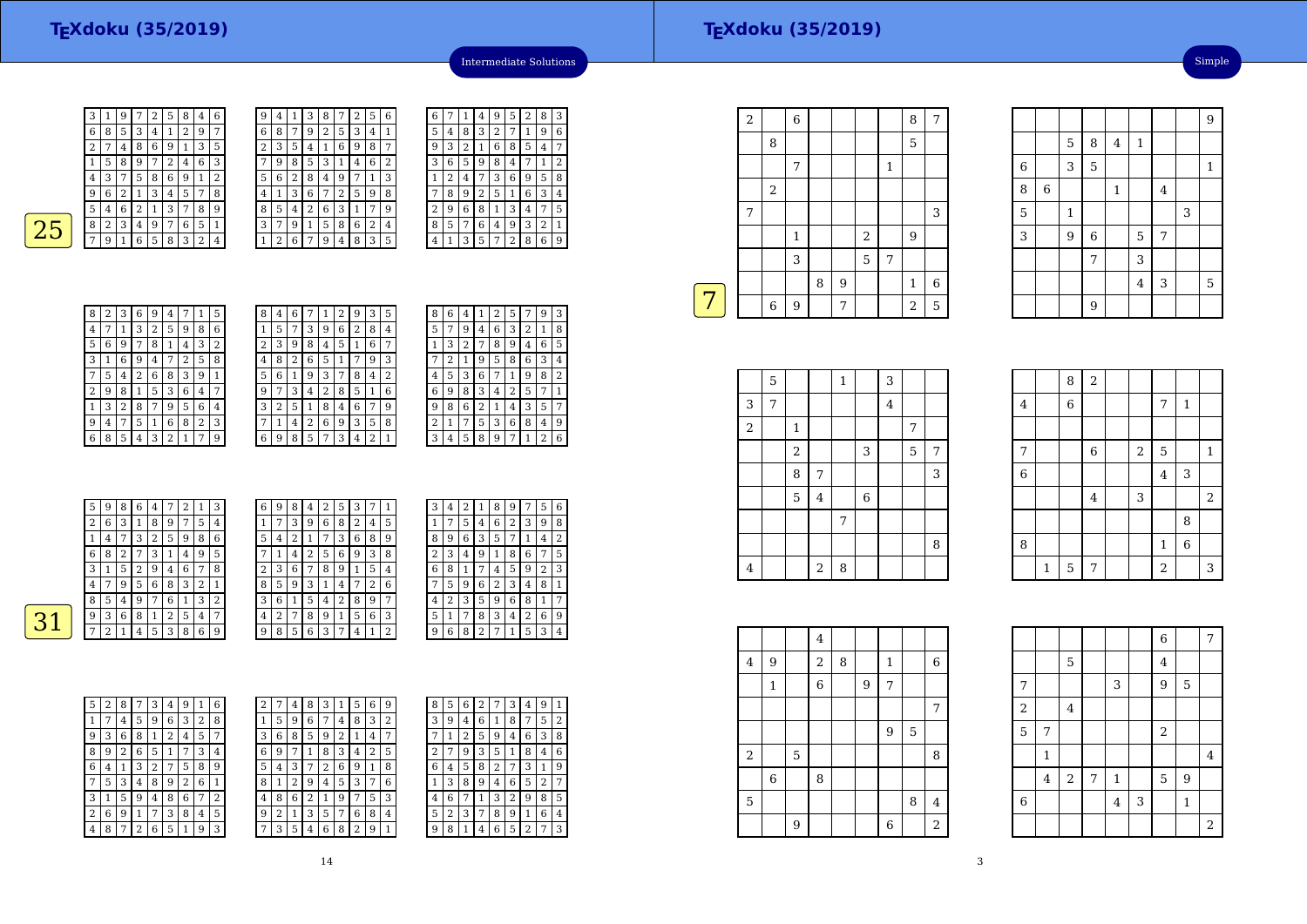### Easy Solutions

|   | 9 |                |   |                |              | 3          |   |              |   |
|---|---|----------------|---|----------------|--------------|------------|---|--------------|---|
|   |   | 3              |   |                | 8            |            |   |              |   |
|   | 7 |                | 5 |                |              |            |   |              |   |
|   |   |                | 1 |                |              | 7          |   |              |   |
|   |   |                | 8 | $\overline{2}$ |              |            | 5 | $\mathbf{1}$ |   |
|   |   | $\overline{9}$ | 7 |                | $\mathbf{1}$ | $\,6$      | 8 |              |   |
|   |   | $\mathbf{1}$   |   |                |              | $\sqrt{2}$ |   |              | 9 |
|   |   |                |   | $\,$ 6         |              |            |   |              | 3 |
| 3 | 8 |                |   |                | 7            | 9          |   |              |   |

| 9              | 5 |             |              |              |                         |   |                |
|----------------|---|-------------|--------------|--------------|-------------------------|---|----------------|
| $\overline{4}$ |   | $\,$ 6 $\,$ |              |              |                         |   | 7              |
|                | 7 |             |              |              | $\overline{\mathbf{4}}$ |   | 9              |
|                | 9 | $\mathbf 1$ |              |              |                         | 5 |                |
|                |   |             | 3            | $\mathbf{1}$ |                         |   | $\overline{4}$ |
|                |   |             | 7            |              | $\mathbf{1}$            |   |                |
|                |   |             |              |              | $\overline{6}$          |   | $\mathbf{1}$   |
|                | 8 | 3           | $\mathbf{1}$ |              |                         |   |                |
| 5              |   |             | 6            |              | 7                       | 8 | 3              |

Easy

| <b>CONTRACTOR</b> |  |
|-------------------|--|
|                   |  |

|   | 3                       |                |                         |   | $\overline{4}$ |                |             |              |
|---|-------------------------|----------------|-------------------------|---|----------------|----------------|-------------|--------------|
|   | $\mathbf 1$             |                |                         |   |                | $\sqrt{2}$     |             | 9            |
|   | $\overline{\mathbf{4}}$ |                | 9                       |   |                | $\overline{6}$ |             |              |
|   |                         |                | 8                       |   |                | 5              |             |              |
| 8 |                         |                | $\overline{\mathbf{4}}$ | 3 | $\mathbf{1}$   |                |             |              |
|   |                         |                |                         | 6 |                |                | $\mathbf 1$ |              |
|   |                         |                | $\overline{6}$          |   |                |                |             | $\,2$        |
|   |                         |                |                         |   | $\overline{2}$ |                | 3           | $\mathbf{1}$ |
|   |                         | $\overline{2}$ |                         | 8 | 5              |                |             |              |

| $\overline{6}$ | $\,2$        |   |         |             |   |             | $\mathbf{1}$   |   |
|----------------|--------------|---|---------|-------------|---|-------------|----------------|---|
| 3              |              |   |         |             |   | 6           | $\overline{4}$ |   |
|                | 5            |   |         |             |   |             |                |   |
|                | $\mathbf{1}$ | 3 | $\bf 4$ |             |   |             |                | 7 |
| 5              |              |   |         |             |   | $\mathbf 1$ |                |   |
| $\,2$          |              |   |         |             | 5 |             |                | 4 |
| $\overline{9}$ |              |   |         | 5           |   | 3           |                |   |
|                |              |   | $\,6\,$ | $\mathbf 1$ | 2 |             |                |   |
|                |              | 7 |         | 9           |   |             |                |   |

|                | 5              |   |       |       | $\,$ 6 $\,$             | $\bf 4$ |   | 9                |
|----------------|----------------|---|-------|-------|-------------------------|---------|---|------------------|
|                | $\overline{6}$ |   | $\,2$ |       | 9                       |         |   |                  |
|                | $\,2$          |   |       |       |                         | 5       |   |                  |
|                |                | 8 |       |       |                         | 9       | 4 | $\sqrt{2}$       |
|                |                |   | 8     |       |                         |         |   |                  |
| $\bf 4$        |                |   |       |       |                         | 8       | 3 |                  |
|                |                |   |       | $\,2$ | $\overline{\mathbf{4}}$ |         | 7 | $\boldsymbol{6}$ |
|                |                |   |       |       |                         | 3       | 8 |                  |
| $\overline{6}$ | 7              |   |       |       |                         |         |   |                  |

|             | 5              |   | 2                | 6 |                |       |             |         |
|-------------|----------------|---|------------------|---|----------------|-------|-------------|---------|
| 8           |                | 7 |                  | 5 |                |       | 9           | 6       |
|             |                |   |                  |   |                |       |             |         |
|             | 7              |   | 9                |   | 5              |       |             |         |
|             |                |   | $\boldsymbol{6}$ |   |                |       | 3           |         |
|             |                |   | 7                | 8 | $\overline{4}$ |       |             |         |
|             | $\overline{4}$ |   |                  |   |                |       | $\,$ 6 $\,$ | 8       |
|             |                |   |                  | 9 |                | $\,2$ |             | $\bf 4$ |
| $\,$ 2 $\,$ |                |   | 4                |   |                | 7     |             |         |

| 9 | 8 | 2 |   | 6 | 3 | 4 | 5 | $\mathbf{1}$ |
|---|---|---|---|---|---|---|---|--------------|
| 1 | 3 | 6 | 4 | 8 | 5 | 9 | 7 | 2            |
|   | 4 | 5 | 9 | 2 |   | 3 | 6 | 8            |
| 4 | 5 | 1 | 8 | 3 |   | 2 | 9 | 6            |
| 3 | 6 | 8 | 2 | 9 | 4 | 5 | 1 | 7            |
| 2 | 9 | 7 | 5 | 1 | 6 | 8 | 3 | 4            |
| 6 |   | 4 | 3 | 5 | 2 |   | 8 | 9            |
| 5 | 7 | 9 | 6 | 4 | 8 | 1 | 2 | 3            |
| 8 | 2 | 3 |   | 7 | 9 | 6 | 4 | 5            |
|   |   |   |   |   |   |   |   |              |

| 9 | 5 | 2 | 3              | 4 | 7              | 8 | 1 | 6 |  |
|---|---|---|----------------|---|----------------|---|---|---|--|
| 4 | 3 | 6 | 1              | 9 | 8              | 5 | 2 | 7 |  |
| 1 | 7 | 8 | 5              | 2 | 6              | 4 | 3 | 9 |  |
|   | 9 | 1 | 6              | 8 | 4              | 3 | 5 | 2 |  |
| 8 | 6 | 5 | $\overline{2}$ | 3 | 1              | 9 | 7 | 4 |  |
| 3 | 2 | 4 | 9              | 7 | 5              | 1 | 6 | 8 |  |
| 2 | 4 | 7 | 8              | 5 | 3              | 6 | 9 | 1 |  |
| 6 | 8 | 3 | 7              | 1 | 9              | 2 | 4 | 5 |  |
| 5 | 1 | g | 4              | 6 | $\overline{2}$ | 7 | 8 | 3 |  |

| 6 | 3 | 9 | 2 | 7 | 4 | 1              | 8 | 5              |
|---|---|---|---|---|---|----------------|---|----------------|
| 7 | 1 | 8 | 3 | 5 | 6 | $\overline{2}$ | 4 | 9              |
| 2 | 4 | 5 | 9 | 1 | 8 | 6              | 7 | 3              |
| 1 | 9 | 3 | 8 | 2 | 7 | 5              | 6 | 4              |
| 8 | 5 | 6 | 4 | 3 | 1 | 9              | 2 | 7              |
| 4 | 2 | 7 | 5 | 6 | 9 | 3              | 1 | 8              |
| 9 | 8 | 1 | 6 | 4 | 3 | 7              | 5 | $\overline{2}$ |
| 5 | 6 | 4 | 7 | 9 | 2 | 8              | 3 | 1              |
| 3 |   | 2 | 1 | 8 | 5 | 4              | 9 | 6              |

| 6 | 2 | 4 | 5 | 8 | З |   | 1              | 9 |
|---|---|---|---|---|---|---|----------------|---|
| З | 9 | 8 | 2 | 7 | 1 | 6 | 4              | 5 |
|   | 5 | 1 | 9 | 4 | 6 | 2 | 8              | 3 |
| 8 | 1 | 3 | 4 | 6 | 9 | 5 | $\overline{2}$ |   |
| 5 | 4 | 9 | 8 | 2 | 7 | 1 | 3              | 6 |
| 2 |   | 6 | 1 | 3 | 5 | 8 | 9              | 4 |
| 9 | 8 | 2 | 7 | 5 | 4 | 3 | 6              | 1 |
| 4 | 3 | 5 | 6 | 1 | 2 | 9 | 7              | 8 |
|   | 6 |   | 3 | 9 | 8 | 4 | 5              | 2 |

| 8              | 5              | 1                       | 7 | З | 6 | 4              | 2            | g              |
|----------------|----------------|-------------------------|---|---|---|----------------|--------------|----------------|
| 3              | 6              | $\overline{\mathbf{4}}$ | 2 | 5 | 9 | 7              | $\mathbf{1}$ | 8              |
|                | $\overline{2}$ | 9                       | 4 | 1 | 8 | 5              | 6            | 3              |
| 5              | 3              | 8                       | 6 |   | 1 | 9              | 4            | $\overline{2}$ |
| $\overline{2}$ | 9              | 7                       | 8 | 4 | 3 | 6              | 5            | $\mathbf{1}$   |
| 4              | 1              | 6                       | 5 | 9 | 2 | 8              | 3            | 7              |
| 9              | 8              | 5                       | 3 | 2 | 4 | 1              | 7            | 6              |
| 1              | $\overline{4}$ | 2                       | 9 | 6 | 7 | 3              | 8            | 5              |
| 6              | 7              | 3                       | 1 | 8 | 5 | $\overline{2}$ | 9            | 4              |
|                |                |                         |   |   |   |                |              |                |

| 4 | 5 | g | 2 | 6 |   | 1 | 8              | 3 |
|---|---|---|---|---|---|---|----------------|---|
| 8 | 2 | 7 | 1 | 5 | 3 | 4 | 9              | 6 |
| 3 | 1 | 6 | 8 | 4 | 9 | 5 |                | 2 |
| 6 |   | 2 | 9 | 3 | 5 | 8 | 4              | 1 |
| 5 | 8 | 4 | 6 | 2 | 1 | 9 | 3              | 7 |
| 1 | 9 | 3 | 7 | 8 | 4 | 6 | $\overline{2}$ | 5 |
| 9 | 4 | 1 | 5 | 7 | 2 | 3 | 6              | 8 |
|   | 6 | 5 | 3 | 9 | 8 | 2 | 1              | 4 |
|   | 3 | 8 | 4 |   | 6 |   | 5              | q |

| 9                       | 8 | 2 |   | 6 | 3 | 4 | 5 | 1 |
|-------------------------|---|---|---|---|---|---|---|---|
| 1                       | 3 | 6 | 4 | 8 | 5 | 9 | 7 | 2 |
|                         | 4 | 5 | 9 | 2 | 1 | 3 | 6 | 8 |
| 4                       | 5 | 1 | 8 | 3 | 7 | 2 | 9 | 6 |
| 3                       | 6 | 8 | 2 | 9 | 4 | 5 | 1 | 7 |
| $\overline{\mathbf{c}}$ | 9 | 7 | 5 | 1 | 6 | 8 | 3 | 4 |
| 6                       | 1 | 4 | 3 | 5 | 2 | 7 | 8 | 9 |
| 5                       | 7 | 9 | 6 | 4 | 8 | 1 | 2 | 3 |
| 8                       | 2 | 3 |   | 7 | 9 | 6 | 4 | 5 |
|                         |   |   |   |   |   |   |   |   |

| 9 | 5 | 2 | 3              | 4 | 7 | 8 | $\mathbf{1}$ | 6              |  |
|---|---|---|----------------|---|---|---|--------------|----------------|--|
| 4 | 3 | 6 | 1              | 9 | 8 | 5 | 2            | 7              |  |
| 1 |   | 8 | 5              | 2 | 6 | 4 | 3            | 9              |  |
| 7 | 9 | 1 | 6              | 8 | 4 | 3 | 5            | $\overline{2}$ |  |
| 8 | 6 | 5 | $\overline{2}$ | 3 | 1 | 9 | 7            | 4              |  |
| 3 | 2 | 4 | 9              | 7 | 5 | 1 | 6            | 8              |  |
| 2 | 4 | 7 | 8              | 5 | 3 | 6 | 9            | 1              |  |
| 6 | 8 | 3 | 7              | 1 | 9 | 2 | 4            | 5              |  |
| 5 | 1 | 9 | 4              | 6 | 2 | 7 | 8            | 3              |  |

| 6              | 3 | 9              | $\overline{2}$ | 7 | 4 | 1              | 8              | 5 |
|----------------|---|----------------|----------------|---|---|----------------|----------------|---|
| 7              | 1 | 8              | 3              | 5 | 6 | $\overline{2}$ | 4              | 9 |
| $\overline{c}$ | 4 | 5              | 9              | 1 | 8 | 6              | 7              | 3 |
| 1              | 9 | 3              | 8              | 2 | 7 | 5              | 6              | 4 |
| 8              | 5 | 6              | 4              | 3 | 1 | 9              | $\overline{2}$ | 7 |
| 4              | 2 | 7              | 5              | 6 | 9 | 3              | 1              | 8 |
| 9              | 8 | 1              | 6              | 4 | 3 | 7              | 5              | 2 |
| 5              | 6 | 4              | 7              | 9 | 2 | 8              | 3              | 1 |
| 3              | 7 | $\overline{2}$ | 1              | 8 | 5 | 4              | 9              | 6 |

| 6 | $\overline{2}$ | 4 | 5 | 8 | З |   |   | 9 |
|---|----------------|---|---|---|---|---|---|---|
| 3 | 9              | 8 | 2 | 7 | 1 | 6 | 4 | 5 |
| 7 | 5              | 1 | 9 | 4 | 6 | 2 | 8 | 3 |
| 8 | 1              | 3 | 4 | 6 | 9 | 5 | 2 | 7 |
| 5 | 4              | 9 | 8 | 2 | 7 | 1 | 3 | 6 |
| 2 | 7              | 6 | 1 | 3 | 5 | 8 | 9 | 4 |
| g | 8              | 2 | 7 | 5 | 4 | 3 | 6 | 1 |
| 4 | 3              | 5 | 6 | 1 | 2 | 9 | 7 | 8 |
|   | 6              | 7 | 3 | 9 | 8 | 4 | 5 | 2 |

| 8 | 5 | 1 |                | 3 | 6 | 4              | 2 | 9 |
|---|---|---|----------------|---|---|----------------|---|---|
| 3 | 6 | 4 | $\overline{2}$ | 5 | 9 |                | 1 | 8 |
|   | 2 | 9 | 4              | 1 | 8 | 5              | 6 | 3 |
| 5 | 3 | 8 | 6              | 7 | 1 | 9              | 4 | 2 |
| 2 | 9 | 7 | 8              | 4 | 3 | 6              | 5 | 1 |
| 4 | 1 | 6 | 5              | 9 | 2 | 8              | 3 | 7 |
| 9 | 8 | 5 | 3              | 2 | 4 | 1              | 7 | 6 |
| 1 | 4 | 2 | 9              | 6 | 7 | 3              | 8 | 5 |
| 6 | 7 | 3 | 1              | 8 | 5 | $\overline{2}$ | 9 | 4 |

| 4           | 5 | 9              | $\overline{2}$ | 6            |   | 1 | 8 | 3 |
|-------------|---|----------------|----------------|--------------|---|---|---|---|
| 8           | 2 | 7              | 1              | 5            | 3 | 4 | 9 | 6 |
| 3           | 1 | 6              | 8              | 4            | 9 | 5 | 7 | 2 |
| 6           | 7 | $\overline{2}$ | 9              | 3            | 5 | 8 | 4 | 1 |
| 5           | 8 | 4              | 6              | 2            | 1 | 9 | 3 | 7 |
| $\mathbf 1$ | 9 | 3              | 7              | 8            | 4 | 6 | 2 | 5 |
| 9           | 4 | 1              | 5              | 7            | 2 | 3 | 6 | 8 |
| 7           | 6 | 5              | 3              | 9            | 8 | 2 | 1 | 4 |
|             | 3 | 8              | 4              | $\mathbf{1}$ | 6 | 7 | 5 | 9 |
|             |   |                |                |              |   |   |   |   |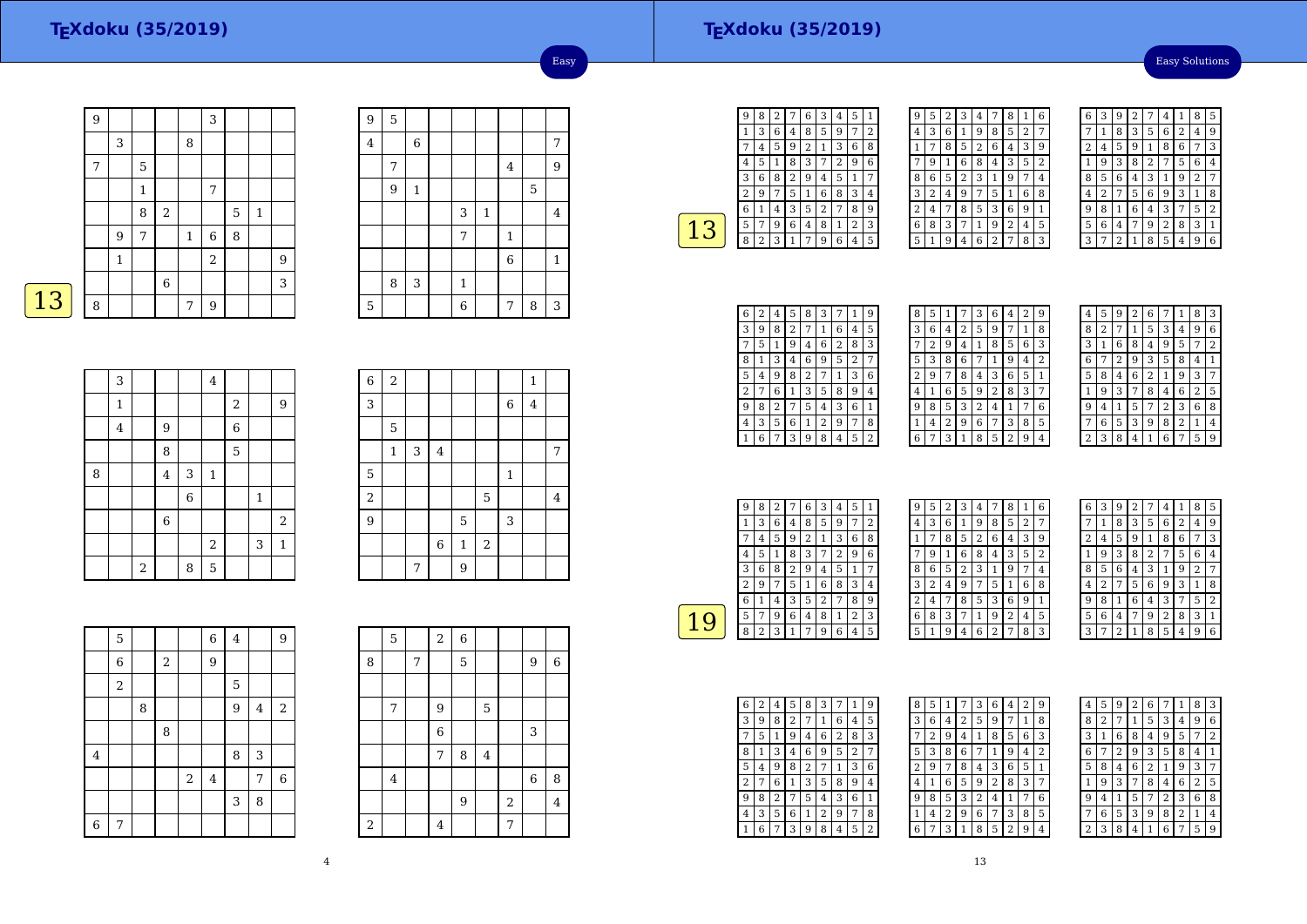Easy

<sup>1</sup>



2

 $\sqrt{8}$  $\frac{8}{1}$   $\frac{3}{5}$   $\frac{6}{7}$   $\frac{1}{4}$ 

| 2 | 1 | 5 | 3 |   | 4 | 9 | 8 | 6 | 9 | 4      | З | 5 | 8              | 2 |   | 6 |                |
|---|---|---|---|---|---|---|---|---|---|--------|---|---|----------------|---|---|---|----------------|
| 7 | 9 | 4 | 2 | 6 | 8 | 1 | 5 | 3 | 2 | 8      | 7 | 6 | 1              | 4 | 9 | 3 | 5              |
| 8 | 3 | 6 | 1 | 9 | 5 | 2 | 4 | 7 |   | 5      | 6 | 3 | 7              | 9 | 2 | 8 | 4              |
| 1 | 5 |   | 4 | 8 | 6 | З | 2 | 9 | 5 |        | 8 | 9 | 6              | 7 | 4 | 2 | 3              |
| 3 | 8 | 2 | 9 | 1 | 7 | 5 | 6 | 4 | 3 | 9      | 2 | 8 | 4              | 5 | 6 | 1 | 7              |
| 4 | 6 | 9 | 5 | 3 | 2 | 8 | 7 |   | 6 |        | 4 | 2 | 3              | 1 | 8 | 5 | 9              |
| 5 |   | 1 | 6 | 2 | 9 | 4 | 3 | 8 | 8 | 6      | 9 |   | 5              | 3 | 1 | 4 | $\overline{2}$ |
| 9 | 4 | 8 | 7 | 5 | 3 | 6 | 1 | 2 | 4 | っ<br>∠ | 5 | 1 | 9              | 8 | 3 | 7 | 6              |
| 6 | 2 | 3 | 8 | 4 |   | 7 | 9 | 5 | 7 | 3      |   | 4 | $\overline{2}$ | 6 | 5 | 9 | 8              |
|   |   |   |   |   |   |   |   |   |   |        |   |   |                |   |   |   |                |

| 1              |   | 8 | 4 | 9 | $\overline{2}$ | 6 | 5 | 1              | 3              |
|----------------|---|---|---|---|----------------|---|---|----------------|----------------|
| 5              | 2 | 6 | 5 | 1 | 3              | 4 | 7 | 9              | 8              |
| $\frac{4}{1}$  | 9 | 1 | 3 | 5 | 7              | 8 | 2 | 4              | 6              |
| 3              | 3 | 7 | 8 | 6 | 9              | 5 | 4 | $\overline{2}$ | 1              |
| 7              | 1 | 5 | 6 | 3 | 4              | 2 | 8 | 7              | 9              |
| 9              | 4 | 9 | 2 | 8 | 1              | 7 | 3 | 6              | 5              |
| $\overline{c}$ | 6 | 2 | 1 | 7 | 8              | 3 | 9 | 5              | 4              |
| 6              | 8 | 4 | 9 | 2 | 5              | 1 | 6 | 3              | 7              |
| 8              | 5 | 3 | 7 | 4 | 6              | 9 | 1 | 8              | $\overline{2}$ |

Simple Solutions

7

| 4 | 3 | 1              | $\overline{2}$ | 9              | 7              | 6 | 8 | 5 |
|---|---|----------------|----------------|----------------|----------------|---|---|---|
| 9 | 7 | 6              | 8              | 5              | 4              | 3 | 2 | 1 |
| 2 | 8 | 5              | 1              | 6              | 3              | 9 | 7 | 4 |
|   | 9 | 3              | 4              | 8              | 5              | 2 | 1 | 6 |
| 5 | 4 | $\overline{2}$ | 3              | 1              | 6              | 7 | 9 | 8 |
| 1 | 6 | 8              |                | $\overline{2}$ | 9              | 4 | 5 | 3 |
| 3 | 1 | 7              | 9              | 4              | 8              | 5 | 6 | 2 |
| 6 | 2 | 9              | 5              | 3              | 1              | 8 | 4 |   |
| 8 | 5 | 4              | 6              | 7              | $\overline{2}$ | 1 | 3 | 9 |

| 2 | 5 | 6 | 9 | 8 | 3 | 1                       | 4 |   |  |
|---|---|---|---|---|---|-------------------------|---|---|--|
| 3 | 7 | 4 | 5 | 1 | 6 | 2                       | 8 | 9 |  |
| 9 | 8 | 1 | 7 | 4 | 2 | 6                       | 5 | 3 |  |
| 4 | 2 | 7 | 1 | 3 | 8 | 9                       | 6 | 5 |  |
| 5 | 1 | 3 | 6 | 9 | 4 | 7                       | 2 | 8 |  |
| 6 | 9 | 8 | 2 | 7 | 5 | $\overline{\mathbf{4}}$ | 3 | 1 |  |
|   | 6 | 2 | 8 | 5 | 1 | 3                       | 9 | 4 |  |
| 8 | 3 | 9 | 4 | 2 | 7 | 5                       | 1 | 6 |  |
| 1 | 4 | 5 | 3 | 6 | 9 | 8                       | 7 | 2 |  |

| 9 | 8 | 5 | 1 | 7 | 3 | 2 | 6 | 4              |
|---|---|---|---|---|---|---|---|----------------|
|   | 2 | 1 | 4 | 8 | 6 | 5 | 3 | 9              |
| 4 | 3 | 6 | 5 | 2 | 9 | 1 | 8 | 7              |
| 2 | 1 | 9 | 8 | 6 |   | 3 | 4 | 5              |
| 8 | 6 | 3 | 9 | 5 | 4 |   | 2 | 1              |
| 5 |   | 4 | 2 | 3 | 1 | 8 | 9 | 6              |
| 3 | 9 | 8 | 6 | 1 | 5 | 4 |   | $\overline{2}$ |
| 1 | 4 | 2 | 7 | 9 | 8 | 6 | 5 | 3              |
| 6 | 5 |   | 3 | 4 | 2 | 9 | 1 | 8              |

| $\overline{2}$ | 3 | 6              | 5 | 4              | 1 | 9 | 8 | 7 | 7 |        | 4              | 2 | 3 | 6      | 5 | 8 | 9              |  |
|----------------|---|----------------|---|----------------|---|---|---|---|---|--------|----------------|---|---|--------|---|---|----------------|--|
| 1              | 8 | $\overline{4}$ | 9 | 3              | 7 | 6 | 5 | 2 | 2 | 9      | 5              | 8 | 4 |        | 6 | 7 | 3              |  |
| 9              | 5 | 7              | 2 | 8              | 6 | 1 | 3 | 4 | 6 | 8      | 3              | 5 | 9 | 7      | 2 | 4 |                |  |
| 6              | 2 | 8              | 3 | 5              | 9 | 4 | 7 |   | 8 | 6      | 7              | 3 |   | 9      | 4 | 5 | $\overline{2}$ |  |
| 7              | 9 | 5              | 4 | 1              | 8 | 2 | 6 | 3 | 5 | ∍<br>∠ | 1              | 4 | 7 | 8      | 9 | 3 | 6              |  |
| 3              | 4 |                |   | 6              | 2 | 5 | 9 | 8 | 3 | 4      | 9              | 6 | 2 | 5      | 7 | ┸ | 8              |  |
| 8              |   | 3              | 6 | $\overline{2}$ | 5 | 7 | 4 | 9 |   | 5      | $\overline{2}$ | 7 | 6 | 3      | 8 | 9 | $\overline{4}$ |  |
| 5              | 7 | 2              | 8 | 9              | 4 | 3 |   | 6 | 9 | 7      | 6              |   | 8 | 4      | 3 | 2 | 5              |  |
| 4              | 6 | 9              |   | 7              | 3 | 8 | 2 | 5 | 4 | 3      | 8              | 9 | 5 | ∍<br>∠ |   | 6 | 7              |  |
|                |   |                |   |                |   |   |   |   |   |        |                |   |   |        |   |   |                |  |

12

| 8 | 5 | 4 | 9              | 1              |   | 3 | 6              | $\overline{2}$ |
|---|---|---|----------------|----------------|---|---|----------------|----------------|
| 3 | 7 | 9 | 5              | 6              | 2 | 4 | 8              | 1              |
| 2 | 6 | 1 | 3              | $\overline{4}$ | 8 | 9 | 7              | 5              |
|   | 4 | 2 | 8              | 9              | 3 | 6 | 5              | 7              |
| 6 | 9 | 8 | 7              | 5              | 1 | 2 | 4              | 3              |
|   | 3 | 5 | 4              | 2              | 6 | 8 | 1              | 9              |
| 9 | 8 | 3 | 6              | 7              | 5 | 1 | $\overline{2}$ | 4              |
| 5 | 2 | 6 | 1              | 3              | 4 | 7 | 9              | 8              |
|   |   | 7 | $\overline{2}$ | 8              | 9 | 5 | 3              | 6              |

| 1 |   | 8 | 2 | 4 | 9       | 3              | 5 | 6 | 6 |
|---|---|---|---|---|---------|----------------|---|---|---|
| 4 | 2 | 6 | 8 | 3 | 5       | 7              | 1 | 9 | 4 |
| 3 | 5 | 9 | 1 | 7 | 6       | 8              | 2 | 4 | 8 |
|   | 4 | 3 | 6 | 8 | 2       | 5              | 9 | 1 | 9 |
| 6 | 9 | 2 | 5 | 1 | 7       | 4              | 3 | 8 |   |
| 5 | 8 | 1 | 4 | 9 | 3       | 6              | 7 | 2 | 2 |
| 2 | 6 | 4 | 3 | 5 | 1       | 9              | 8 | 7 |   |
| 8 | 3 | 7 | 9 | 2 | $\,4\,$ | 1              | 6 | 5 | 5 |
| 9 | 1 | 5 | 7 | 6 | 8       | $\overline{2}$ | 4 | 3 | 3 |

| 6            | 5 | 3 | 4 |   |   | 8      | 2 | 9 | 4              | 3      |   | g | 5              | 2 | 6 | 8 | 7              |
|--------------|---|---|---|---|---|--------|---|---|----------------|--------|---|---|----------------|---|---|---|----------------|
| 4            | 9 | 7 | 2 | 8 | 5 | 1      | 3 | 6 | 8              | 9      | 5 |   | 7              | 6 | 4 | 2 | 3              |
| 8            | 1 | 2 | 6 | 3 | 9 |        | 4 | 5 | 7              | n<br>∠ | 6 | 8 | 3              | 4 | 9 | 5 | 1              |
| 9            | 3 | 6 | 5 | 4 | 8 | ∍<br>∠ | 1 | 7 | $\overline{2}$ | 6      | 4 | 3 | 8              | 9 | 1 | 7 | 5              |
| $\mathbf{1}$ | 4 | 8 | 7 | 6 | 2 | 9      | 5 | 3 | 5              | 7      | 8 | 4 | 6              | 1 | 2 | 3 | 9              |
| 2            | 7 | 5 | 3 | 9 | 1 | 4      | 6 | 8 | 9              |        | 3 | 5 | $\overline{2}$ | 7 | 8 | 6 | 4              |
| 7            | 6 | 4 | 8 | 2 | 3 | 5      | 9 | 1 | 3              | 4      | า |   |                | 8 | 5 | 9 | 6              |
| 5            | 2 | 1 | 9 | 7 | 6 | 3      | 8 | 4 | 6              | 5      | 9 | 2 | 4              | 3 | 7 | 1 | 8              |
| 3            | 8 | 9 |   | 5 | 4 | 6      | 7 | 2 | 1              | 8      | 7 | 6 | 9              | 5 | 3 | 4 | $\overline{2}$ |
|              |   |   |   |   |   |        |   |   |                |        |   |   |                |   |   |   |                |

 $\frac{8}{2}$ 

|    | 9 |             |   |                |              | 3          |   |   |   |
|----|---|-------------|---|----------------|--------------|------------|---|---|---|
|    |   | 3           |   |                | 8            |            |   |   |   |
|    | 7 |             | 5 |                |              |            |   |   |   |
|    |   |             | 1 |                |              | 7          |   |   |   |
|    |   |             | 8 | $\overline{2}$ |              |            | 5 | 1 |   |
|    |   | 9           | 7 |                | $\mathbf{1}$ | $\,6$      | 8 |   |   |
|    |   | $\mathbf 1$ |   |                |              | $\sqrt{2}$ |   |   | 9 |
|    |   |             |   | 6              |              |            |   |   | 3 |
| 19 | 8 |             |   |                | 7            | 9          |   |   |   |
|    |   |             |   |                |              |            |   |   |   |

|   | 3              |       |                |             | $\bf 4$    |   |              |                |
|---|----------------|-------|----------------|-------------|------------|---|--------------|----------------|
|   | $\mathbf 1$    |       |                |             |            | 2 |              | 9              |
|   | $\overline{4}$ |       | 9              |             |            | 6 |              |                |
|   |                |       | 8              |             |            | 5 |              |                |
| 8 |                |       | $\bf 4$        | 3           | $\,1\,$    |   |              |                |
|   |                |       |                | $\,$ 6 $\,$ |            |   | $\mathbf{1}$ |                |
|   |                |       | $\overline{6}$ |             |            |   |              | $\overline{2}$ |
|   |                |       |                |             | $\sqrt{2}$ |   | 3            | $\mathbf{1}$   |
|   |                | $\,2$ |                | 8           | 5          |   |              |                |

| $\boldsymbol{6}$ | $\overline{2}$ |   |             |                |       |             | $\mathbf{1}$ |                |
|------------------|----------------|---|-------------|----------------|-------|-------------|--------------|----------------|
| 3                |                |   |             |                |       | 6           | $\bf 4$      |                |
|                  | 5              |   |             |                |       |             |              |                |
|                  | $\mathbf{1}$   | 3 | $\bf 4$     |                |       |             |              | 7              |
| 5                |                |   |             |                |       | $\mathbf 1$ |              |                |
| $\overline{a}$   |                |   |             |                | 5     |             |              | $\overline{4}$ |
| $\overline{9}$   |                |   |             | $\overline{5}$ |       | 3           |              |                |
|                  |                |   | $\,$ 6 $\,$ | $\,1\,$        | $\,2$ |             |              |                |
|                  |                | 7 |             | 9              |       |             |              |                |

4 6 7

7 | | | | | 4 | 9

 $\frac{1}{5}$  $\frac{3}{1}$ 

> $\frac{7}{1}$  1 6

 $\frac{1}{\sqrt{4}}$ 

 $7 8 3$ 

9<sup>5</sup>

4

7

8

5

 $3 \mid 1$ 

 $5$  | | | | | 6 | | 7

 $6\overline{6}$ 

 $\frac{9}{1}$ 

|                         | 5     |   |   |       | $\overline{6}$ | 4 |   | 9              |  |
|-------------------------|-------|---|---|-------|----------------|---|---|----------------|--|
|                         | 6     |   | 2 |       | 9              |   |   |                |  |
|                         | $\,2$ |   |   |       |                | 5 |   |                |  |
|                         |       | 8 |   |       |                | 9 | 4 | $\overline{c}$ |  |
|                         |       |   | 8 |       |                |   |   |                |  |
| $\overline{\mathbf{4}}$ |       |   |   |       |                | 8 | 3 |                |  |
|                         |       |   |   | $\,2$ | $\overline{4}$ |   | 7 | $\,$ 6 $\,$    |  |
|                         |       |   |   |       |                | 3 | 8 |                |  |
| $\,$ 6 $\,$             | 7     |   |   |       |                |   |   |                |  |

|       | 5                       |   | $\overline{2}$   | $\overline{6}$ |         |                |                |                |
|-------|-------------------------|---|------------------|----------------|---------|----------------|----------------|----------------|
| 8     |                         | 7 |                  | 5              |         |                | 9              | $\overline{6}$ |
|       |                         |   |                  |                |         |                |                |                |
|       | 7                       |   | 9                |                | 5       |                |                |                |
|       |                         |   | $\boldsymbol{6}$ |                |         |                | 3              |                |
|       |                         |   | 7                | 8              | $\bf 4$ |                |                |                |
|       | $\overline{\mathbf{4}}$ |   |                  |                |         |                | $\overline{6}$ | 8              |
|       |                         |   |                  | $\overline{9}$ |         | $\overline{a}$ |                | $\overline{4}$ |
| $\,2$ |                         |   | 4                |                |         | 7              |                |                |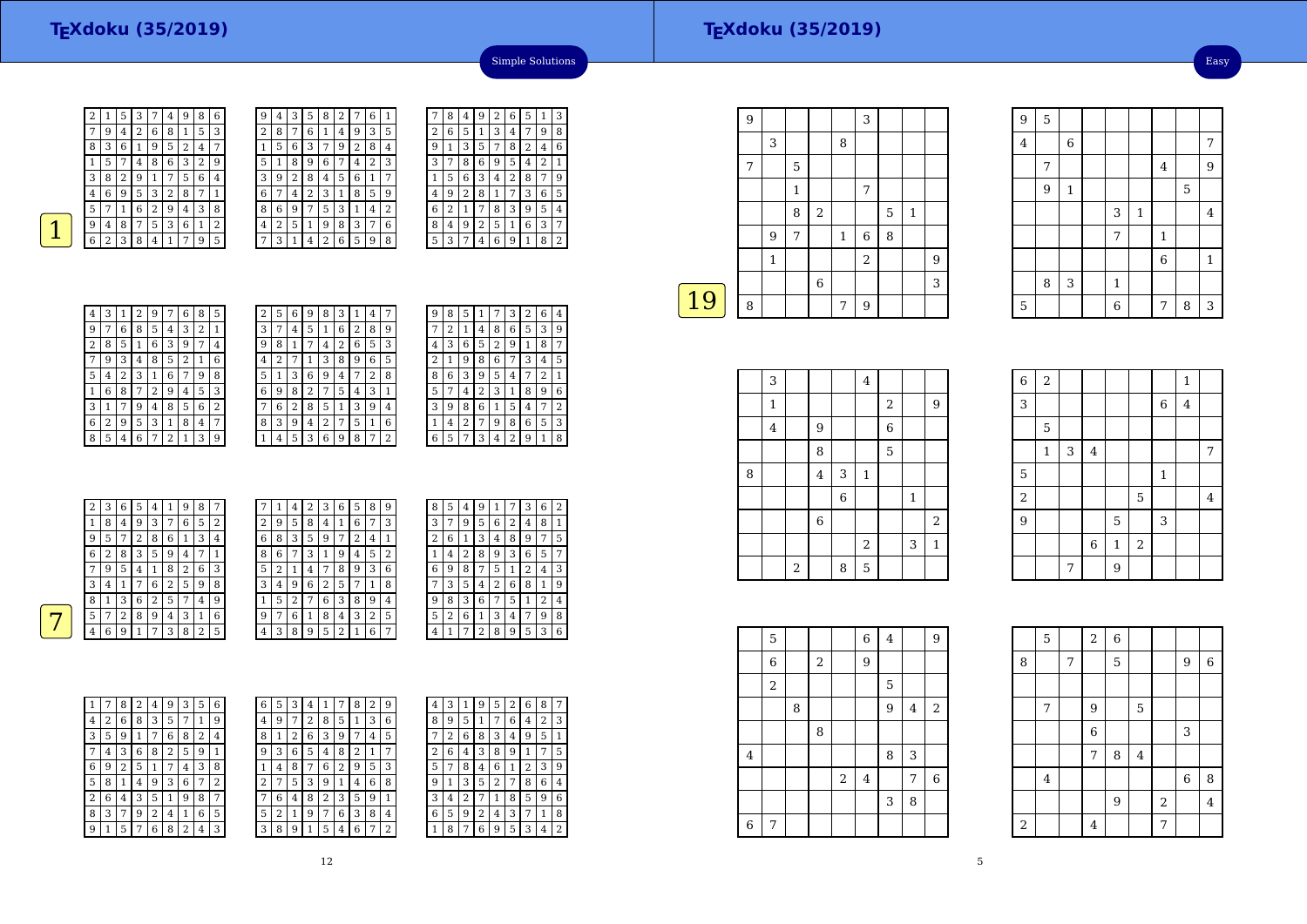Expert

|   |   |                |             |             | 5              |         |            | $\,$ 6 $\,$    |
|---|---|----------------|-------------|-------------|----------------|---------|------------|----------------|
|   |   |                | $\mathbf 5$ |             |                |         |            |                |
|   |   | 7              |             | $\,$ 6 $\,$ |                |         | 3          |                |
|   |   |                |             | 7           | $\overline{2}$ | $\bf 4$ |            |                |
|   |   |                | 7           |             | $\,$ 6 $\,$    | 9       |            |                |
|   | 9 |                | $\,2$       | 3           |                | 5       |            |                |
|   |   | $\overline{4}$ |             |             | 3              | 7       |            | 9              |
|   | 8 |                |             |             |                |         |            |                |
| 5 |   | 9              |             |             |                |         | $\sqrt{2}$ | $\overline{4}$ |

|                |                |                |                |             |   |                | 5                       | $\overline{6}$ |
|----------------|----------------|----------------|----------------|-------------|---|----------------|-------------------------|----------------|
|                |                |                | 9              |             |   | 3              |                         |                |
|                |                |                | $\overline{4}$ | $\mathbf 1$ |   | 9              |                         | 7              |
|                |                |                |                |             |   | $\overline{4}$ |                         |                |
|                | $\overline{6}$ | $\,2$          |                |             |   |                | $\mathbf{1}$            | 3              |
| $\overline{4}$ |                |                |                |             |   | 5              |                         |                |
|                |                | $\bf 4$        | $\sqrt{2}$     |             | 3 |                |                         |                |
|                | 7              |                |                | 5           |   |                | $\overline{\mathbf{c}}$ |                |
| $\mathbf{1}$   |                | $\overline{6}$ |                | 9           |   |                |                         |                |
|                |                |                |                |             |   |                |                         |                |

Intermediate

|   | 9 |   | 1 |   |            |   | 8 |                |
|---|---|---|---|---|------------|---|---|----------------|
| 3 |   |   |   |   |            | 7 |   | 1              |
| 6 | 7 |   | 2 |   |            |   |   | 9              |
|   |   | 3 | 5 |   | $\sqrt{2}$ |   |   | 8              |
|   |   |   |   | 3 |            | 9 |   |                |
|   | 1 |   |   |   | 7          | 3 |   |                |
|   |   |   | 8 |   |            |   |   |                |
|   |   | 5 |   |   |            |   |   | $\overline{2}$ |
| 7 |   |   |   |   |            | 8 |   |                |
|   |   |   |   |   |            |   |   |                |

|        | 3     |       |   |                | $\overline{6}$ | $\overline{9}$ |                | $\overline{4}$ |
|--------|-------|-------|---|----------------|----------------|----------------|----------------|----------------|
|        |       | 9     | 8 |                |                |                | $\,$ 6 $\,$    |                |
|        | $\,2$ |       | 9 | $\overline{4}$ |                |                |                | 3              |
|        | 7     |       |   |                |                |                |                |                |
|        |       | $\,2$ | 7 |                |                |                | 5              |                |
|        |       |       |   |                | 5              |                |                |                |
|        |       |       |   | $\overline{6}$ |                |                | $\overline{4}$ |                |
| $\,$ 6 |       | 8     |   |                |                | 3              |                |                |
| 7      | 9     |       |   | 5              | 3              | $\overline{6}$ |                |                |

|  |  | Г |  |
|--|--|---|--|
|  |  |   |  |

25

| 6 |   | $\mathbf 1$    |   |                  |   |              | 8                |              |
|---|---|----------------|---|------------------|---|--------------|------------------|--------------|
|   |   |                |   | $\boldsymbol{2}$ | 7 | $\mathbf{1}$ |                  | $\,$ 6 $\,$  |
|   |   | $\,2$          |   |                  |   |              | $\overline{4}$   | 7            |
|   |   | 5              |   |                  |   | 7            | 1                | $\sqrt{2}$   |
|   |   | $\overline{4}$ |   |                  | 6 |              | 5                | 8            |
| 7 |   |                |   |                  |   |              |                  |              |
|   | 9 |                | 8 |                  |   |              | 7                |              |
|   | 5 |                |   | $\overline{4}$   |   |              | $\boldsymbol{2}$ | $\mathbf{1}$ |
|   |   |                | 5 |                  |   |              |                  |              |

┱

| 8                |                |                | $\overline{6}$ |                         |              |                |   | 5 |
|------------------|----------------|----------------|----------------|-------------------------|--------------|----------------|---|---|
|                  |                | $\mathbf 1$    |                |                         | 5            | 9              |   |   |
|                  | $\,$ 6 $\,$    |                |                | 8                       | $\mathbf{1}$ | $\overline{4}$ |   |   |
|                  |                |                | 9              | $\overline{\mathbf{4}}$ |              |                |   |   |
| 7                |                |                |                | 6                       |              | 3              |   |   |
|                  |                | $\, 8$         |                |                         |              |                |   |   |
|                  | $\mathsf 3$    |                | 8              | $\overline{7}$          |              |                | 6 |   |
|                  | $\overline{4}$ | $\overline{7}$ | $\overline{5}$ |                         |              |                |   | 3 |
| $\boldsymbol{6}$ |                |                |                | 3                       |              | $\mathbf 1$    |   |   |

| 8              | $\bf 4$    |       |       |             |                |                |                  | 5              |
|----------------|------------|-------|-------|-------------|----------------|----------------|------------------|----------------|
|                | 5          |       |       | 9           |                | $\overline{2}$ | 8                | $\overline{4}$ |
|                |            |       |       |             |                |                | $\boldsymbol{6}$ |                |
| $\overline{4}$ |            | $\,2$ |       |             | $\mathbf{1}$   | 7              |                  |                |
| 5              |            |       |       |             | 7              |                |                  |                |
| 9              |            |       |       |             |                |                |                  |                |
|                | $\sqrt{2}$ |       |       |             | $\overline{4}$ |                | 7                |                |
| 7              |            |       | $\,2$ | $\,$ 6 $\,$ |                |                | 5                | 8              |
|                |            |       | 5     |             |                |                | $\overline{2}$   |                |

|                |                  |             | $\mathbf{1}$ |                |            |                |                |
|----------------|------------------|-------------|--------------|----------------|------------|----------------|----------------|
|                |                  |             |              | 3              | $\sqrt{2}$ |                |                |
|                |                  |             |              | 9              | $\bf 4$    | $\,$ 6 $\,$    |                |
|                | $\boldsymbol{2}$ |             |              | 8              |            |                |                |
| $\overline{4}$ | 5                |             |              | $\mathbf{1}$   | 9          |                | $\overline{2}$ |
|                |                  | 8           | 3            |                | 5          |                |                |
|                | 8                | $\,$ 6 $\,$ |              |                | 3          | 5              |                |
| $\,2$          |                  |             |              | $\overline{6}$ |            | $\overline{4}$ | 9              |
| 3              |                  |             | 8            |                |            |                |                |

| 5                       |   | $\bf 4$     |              |              |         | 9 |       |
|-------------------------|---|-------------|--------------|--------------|---------|---|-------|
| $\mathbf{1}$            | 7 |             |              |              |         | 3 |       |
|                         |   | 9           | 8            | $\,$ 6 $\,$  |         |   | 7     |
|                         | 9 |             |              | 8            |         |   |       |
| 7                       |   |             | $\mathbf{1}$ |              |         |   | $\,6$ |
|                         |   | $\,$ 6 $\,$ |              | 7            |         |   |       |
| $\overline{\mathbf{4}}$ |   |             |              |              | $\,1\,$ | 8 |       |
|                         |   |             | 5            | $\mathbf{1}$ |         |   |       |
|                         |   |             |              | 9            | 7       |   |       |

| $\boldsymbol{9}$ |                |              | 8              |       |       |                |              |   |
|------------------|----------------|--------------|----------------|-------|-------|----------------|--------------|---|
|                  |                |              |                | 7     |       |                | $\sqrt{2}$   |   |
| $\mathbf{1}$     |                |              |                |       | $\,2$ |                |              | 8 |
|                  |                |              | 7              |       | 5     | $\overline{4}$ | 8            |   |
|                  |                |              | $\overline{6}$ | $\,2$ |       | 5              |              | 9 |
|                  | $\overline{6}$ |              |                |       |       |                | $\mathbf{1}$ |   |
|                  |                | $\mathbf{1}$ | $\overline{4}$ |       |       |                |              |   |
| $\,6$            |                |              | 9              | 8     |       | $\,1\,$        |              |   |
| 8                |                | 5            |                |       | 7     |                |              |   |

| $\mathbf{1}$ |                | 7           |                | 2            | 4 |   | 6       | 3 |
|--------------|----------------|-------------|----------------|--------------|---|---|---------|---|
|              | 9              |             |                | $\,$ 6 $\,$  |   |   | 7       |   |
|              |                |             |                |              | 8 |   | 9       |   |
|              | 7              | $\,$ 6 $\,$ | 3              |              |   |   | $\bf 4$ |   |
|              |                |             |                | $\mathbf{1}$ |   |   |         |   |
| 3            | $\overline{2}$ |             | 8              |              | 7 |   |         |   |
|              | $\,$ 6 $\,$    |             | $\overline{a}$ |              |   | 7 |         |   |
|              |                |             | $\overline{6}$ |              |   | 1 | 3       |   |

| 3          | 7 |                |                | 8           |         |   | $\mathbf{1}$ | $\bf 4$        |
|------------|---|----------------|----------------|-------------|---------|---|--------------|----------------|
| $\bf 4$    |   |                |                | 7           |         |   |              |                |
|            |   |                |                |             | 3       |   |              |                |
|            |   |                |                |             |         |   |              | $\overline{2}$ |
|            |   |                |                |             | $\,1\,$ | 3 |              |                |
|            |   |                | 7              | $\bf 4$     |         | 9 |              |                |
|            |   |                | 8              |             |         |   |              | $\,$ 6 $\,$    |
|            |   | $\mathbf 1$    | $\overline{c}$ | $\,$ 6 $\,$ |         |   | 7            |                |
| $\sqrt{2}$ |   | $\overline{6}$ |                | 3           |         |   | 8            | $\mathbf{1}$   |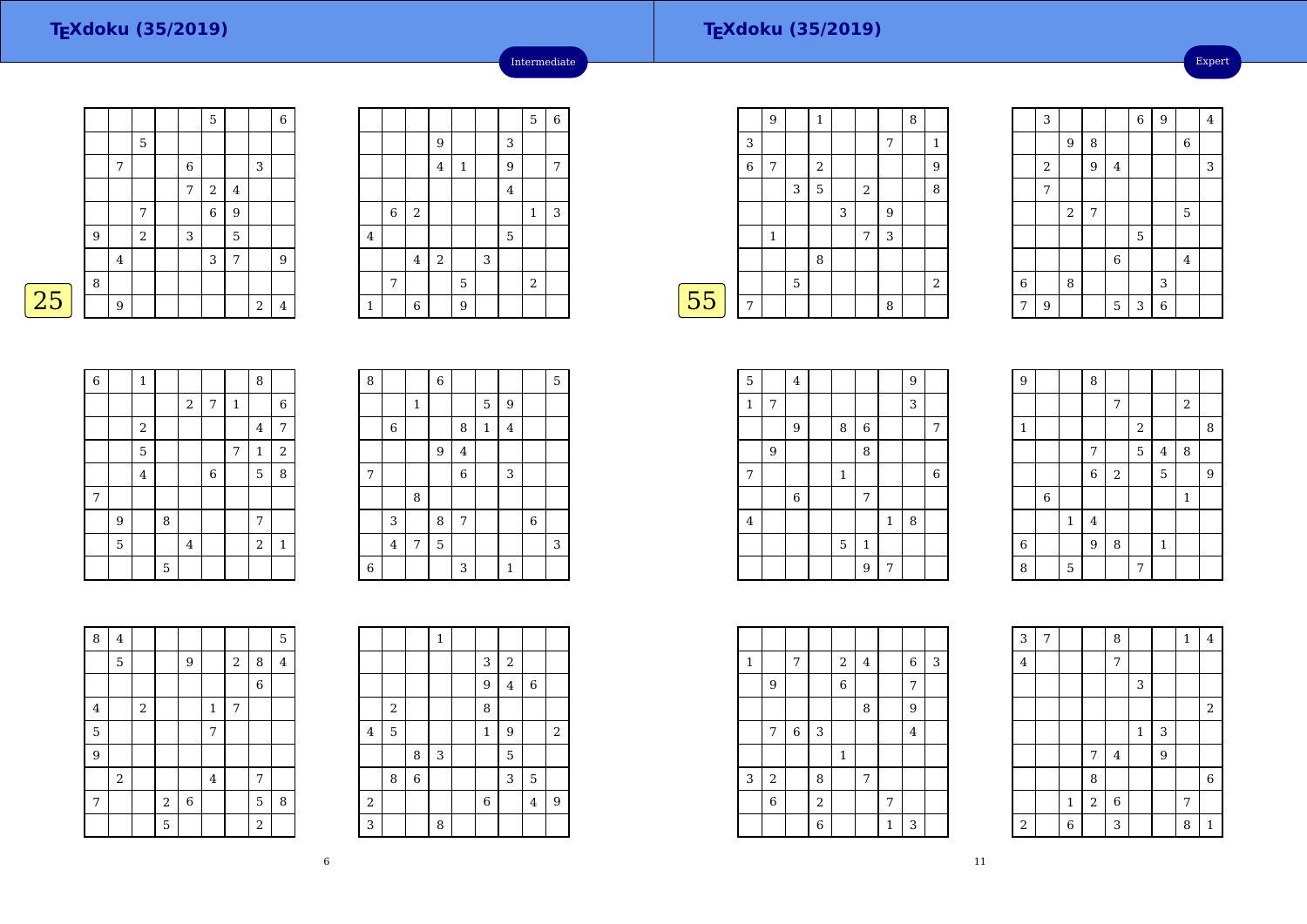### **TEXdoku (35/2019)**

Intermediate

|    |   | 9            |             | 1 |   |   |   | 8 |                |
|----|---|--------------|-------------|---|---|---|---|---|----------------|
|    | 3 |              |             |   |   |   | 7 |   | 1              |
|    | 6 | 7            |             | 2 |   |   |   |   | 9              |
|    |   |              | 3           | 5 |   | 2 |   |   | 8              |
|    |   |              |             |   | 3 |   | 9 |   |                |
|    |   | $\mathbf{1}$ |             |   |   | 7 | 3 |   |                |
|    |   |              |             | 8 |   |   |   |   |                |
|    |   |              | $\mathbf 5$ |   |   |   |   |   | $\overline{2}$ |
| 49 | 7 |              |             |   |   |   | 8 |   |                |

|             | 3                |       |                |             | $\overline{6}$ | $\overline{9}$ |             | $\overline{4}$ |
|-------------|------------------|-------|----------------|-------------|----------------|----------------|-------------|----------------|
|             |                  | 9     | 8              |             |                |                | $\,$ 6 $\,$ |                |
|             | $\boldsymbol{2}$ |       | 9              | $\bf 4$     |                |                |             | 3              |
|             | 7                |       |                |             |                |                |             |                |
|             |                  | $\,2$ | $\overline{7}$ |             |                |                | 5           |                |
|             |                  |       |                |             | 5              |                |             |                |
|             |                  |       |                | $\,$ 6 $\,$ |                |                | $\bf 4$     |                |
| $\,$ 6 $\,$ |                  | 8     |                |             |                | 3              |             |                |
| 7           | 9                |       |                | 5           | 3              | $\,$ 6 $\,$    |             |                |

Expert

|             |              |              |         |                | 4            |   |   | 1 |                |
|-------------|--------------|--------------|---------|----------------|--------------|---|---|---|----------------|
|             |              | 6            |         |                | 8            |   | 7 | 5 |                |
|             | $\mathbf{1}$ |              |         |                | 2            |   |   |   | 6              |
|             |              |              |         |                |              |   | 4 | 9 | 5              |
|             |              | $\mathbf{1}$ |         |                |              |   | 6 | 7 |                |
|             |              | 7            |         |                |              |   |   |   |                |
|             |              |              | $\,4\,$ | 9              |              | 6 |   |   | $\overline{2}$ |
|             |              |              | 6       |                | $\mathbf{1}$ | 2 |   |   |                |
| $\sqrt{31}$ |              |              |         | $\overline{4}$ | 5            |   | 8 |   | 9              |
|             |              |              |         |                |              |   |   |   |                |

|              |                | 8     |   |   |                |   |         |
|--------------|----------------|-------|---|---|----------------|---|---------|
| $\mathbf{1}$ | 7              |       |   |   | 8              |   |         |
| 5            | $\bf 4$        |       |   |   |                | 6 |         |
|              |                |       |   |   | $\overline{6}$ |   | 8       |
|              | 3              | $\,6$ | 7 | 8 |                |   | $\bf 4$ |
|              | 5              | 9     | 3 |   |                |   |         |
|              | $\overline{6}$ |       | 5 |   |                |   | 7       |
| $\bf 4$      |                |       |   | 9 |                | 5 |         |
|              | 8              |       |   | 3 |                |   |         |

| 5            |   | $\bf 4$ |              |             |              | 9 |                  |
|--------------|---|---------|--------------|-------------|--------------|---|------------------|
| $\mathbf{1}$ | 7 |         |              |             |              | 3 |                  |
|              |   | 9       | 8            | $\,$ 6 $\,$ |              |   | 7                |
|              | 9 |         |              | 8           |              |   |                  |
| 7            |   |         | $\mathbf{1}$ |             |              |   | $\boldsymbol{6}$ |
|              |   | $\,6\,$ |              | 7           |              |   |                  |
| $\bf 4$      |   |         |              |             | $\mathbf{1}$ | 8 |                  |
|              |   |         | 5            | $\,1\,$     |              |   |                  |
|              |   |         |              | 9           | 7            |   |                  |

| $\overline{9}$ |             |              | 8 |       |            |                         |             |   |
|----------------|-------------|--------------|---|-------|------------|-------------------------|-------------|---|
|                |             |              |   | 7     |            |                         | 2           |   |
| $\,1\,$        |             |              |   |       | $\sqrt{2}$ |                         |             | 8 |
|                |             |              | 7 |       | 5          | $\overline{\mathbf{4}}$ | 8           |   |
|                |             |              | 6 | $\,2$ |            | 5                       |             | 9 |
|                | $\,$ 6 $\,$ |              |   |       |            |                         | $\mathbf 1$ |   |
|                |             | $\mathbf{1}$ | 4 |       |            |                         |             |   |
| $\overline{6}$ |             |              | 9 | 8     |            | $\mathbf{1}$            |             |   |
| 8              |             | 5            |   |       | 7          |                         |             |   |

| $\mathbf 1$ |                | 7           |                | $\boldsymbol{2}$ | 4 |   | 6              | 3 |
|-------------|----------------|-------------|----------------|------------------|---|---|----------------|---|
|             | 9              |             |                | 6                |   |   | 7              |   |
|             |                |             |                |                  | 8 |   | 9              |   |
|             | 7              | $\,$ 6 $\,$ | 3              |                  |   |   | $\overline{4}$ |   |
|             |                |             |                | $\,1\,$          |   |   |                |   |
| 3           | $\,2$          |             | 8              |                  | 7 |   |                |   |
|             | $\overline{6}$ |             | $\overline{a}$ |                  |   | 7 |                |   |
|             |                |             | $\overline{6}$ |                  |   | 1 | 3              |   |

| 3                       | 7 |              |       | 8              |             |   | $\mathbf{1}$ | 4              |
|-------------------------|---|--------------|-------|----------------|-------------|---|--------------|----------------|
| $\overline{\mathbf{4}}$ |   |              |       | 7              |             |   |              |                |
|                         |   |              |       |                | 3           |   |              |                |
|                         |   |              |       |                |             |   |              | $\,2$          |
|                         |   |              |       |                | $\mathbf 1$ | 3 |              |                |
|                         |   |              | 7     | $\overline{4}$ |             | 9 |              |                |
|                         |   |              | 8     |                |             |   |              | $\overline{6}$ |
|                         |   | $\mathbf{1}$ | $\,2$ | $\,$ 6 $\,$    |             |   | 7            |                |
| $\overline{\mathbf{c}}$ |   | 6            |       | 3              |             |   | 8            | $\mathbf{1}$   |

|                |                |             | $\,1\,$ | 8 |         | 7            |   |                  |  |
|----------------|----------------|-------------|---------|---|---------|--------------|---|------------------|--|
|                |                | $\mathbf 5$ | $\bf 4$ |   |         |              |   |                  |  |
|                |                | $\,$ 6 $\,$ | 3       |   |         | $\mathbf{1}$ |   | $\boldsymbol{2}$ |  |
| $\,2$          |                | 4           |         |   |         |              |   | 5                |  |
| $\overline{6}$ |                |             | 7       |   |         |              |   |                  |  |
| 7              | 5              |             |         |   |         |              | 8 |                  |  |
|                | $\overline{2}$ |             |         |   | $\,6$   | 8            |   |                  |  |
|                |                |             |         | 3 | $\bf 4$ |              |   |                  |  |
|                |                | 8           |         | 7 |         |              |   |                  |  |

|   |         |                | 7           |                |              |         | $\mathbf 1$ | $\overline{6}$ |
|---|---------|----------------|-------------|----------------|--------------|---------|-------------|----------------|
|   |         |                |             | 9              |              |         |             |                |
|   |         |                |             |                |              | $\bf 4$ |             | 7              |
|   |         |                | $\,$ 6 $\,$ |                | $\mathbf{1}$ |         | 3           |                |
|   | $\bf 4$ |                |             |                | 7            | 5       |             |                |
| 7 |         |                |             | 8              |              |         |             | $\mathbf{1}$   |
| 3 |         | $\overline{5}$ |             | $\overline{4}$ | 8            |         |             |                |
|   |         |                |             |                |              | 8       |             |                |
|   |         | 7              |             |                | 5            |         | 9           |                |

|                         |                | 9            |   |              |   |              | 3            |   |  |
|-------------------------|----------------|--------------|---|--------------|---|--------------|--------------|---|--|
|                         | $\,6$          |              |   |              |   | $\mathbf{1}$ |              | 7 |  |
|                         |                |              |   |              | 3 | $\bf 4$      |              |   |  |
|                         | $\overline{4}$ |              |   |              |   | 9            | $\mathbf{1}$ | 8 |  |
|                         |                |              | 9 |              | 5 |              | 7            |   |  |
| $\overline{\mathbf{4}}$ | 8              | $\,6$        |   | $\mathbf{1}$ |   |              |              |   |  |
|                         |                | $\mathbf{1}$ |   |              |   | $\,$ 6 $\,$  |              |   |  |
|                         |                | 5            |   |              | 8 |              | 9            |   |  |

| 8       | $\mathbf 5$               |              | $\sqrt{2}$ |             |                | $\overline{4}$ |                | $\mathbf{1}$ |
|---------|---------------------------|--------------|------------|-------------|----------------|----------------|----------------|--------------|
|         |                           |              |            | $\mathbf 1$ |                | $\overline{7}$ |                |              |
| 7       |                           |              | 5          |             | $\overline{4}$ |                |                |              |
|         |                           |              |            |             | $\,1\,$        |                |                | $\,$ 6 $\,$  |
|         |                           |              | 8          |             |                |                |                |              |
|         | $\ensuremath{\mathsf{3}}$ |              |            |             |                |                |                |              |
| $\bf 4$ |                           |              |            | 3           |                |                |                | 5            |
| 5       | $\,2$                     |              | $\sqrt{ }$ |             |                |                | $\overline{6}$ |              |
|         |                           | $\mathbf{1}$ |            |             |                | $\overline{c}$ |                | 3            |

г